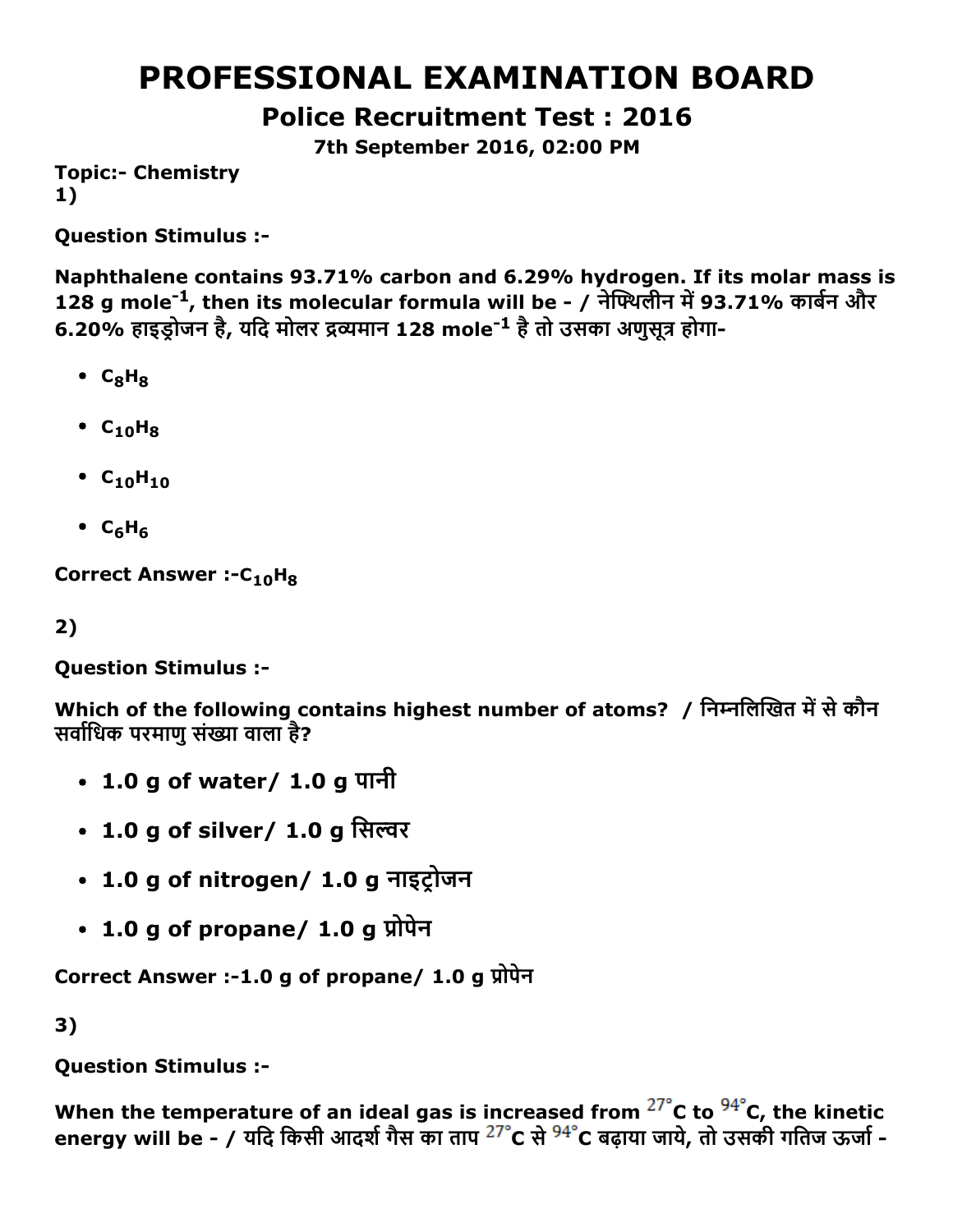- Same/ बराबर रहेगी
- Four times/ चौगुनी होगी
- Twice/ दोगुनी होगी
- No effect/ कोई प्रभाव नहीं होगा

Correct Answer :-Four times/ चौगुनी होगी

4)

Question Stimulus :

Magnetic quantum number for the valence electron sodium is / सोिडयम के संयोजकता कोश के इलेक्ट्रॉन की चुम्बकीय क्वांटम संख्या है-

- $\bullet$  0
- $1$
- $2$
- $7$

**Correct Answer :- 0** 

5)

Question Stimulus :

The correct order of radii is - / त्रिज्या का सही क्रम है-

- N<Be<B
- $F < 0^2 < N^3$
- Na<Li<k
- $Fe<sup>3+</sup> < Fe<sup>2+</sup> < Fe<sup>4+</sup>$

Correct Answer :-F<sup>-</sup><0<sup>2-</sup><N<sup>3-</sup>

6)

Question Stimulus :

Which of the following has largest size?/ निम्नलिखित में से सबसे बड़ा आकार किस का है?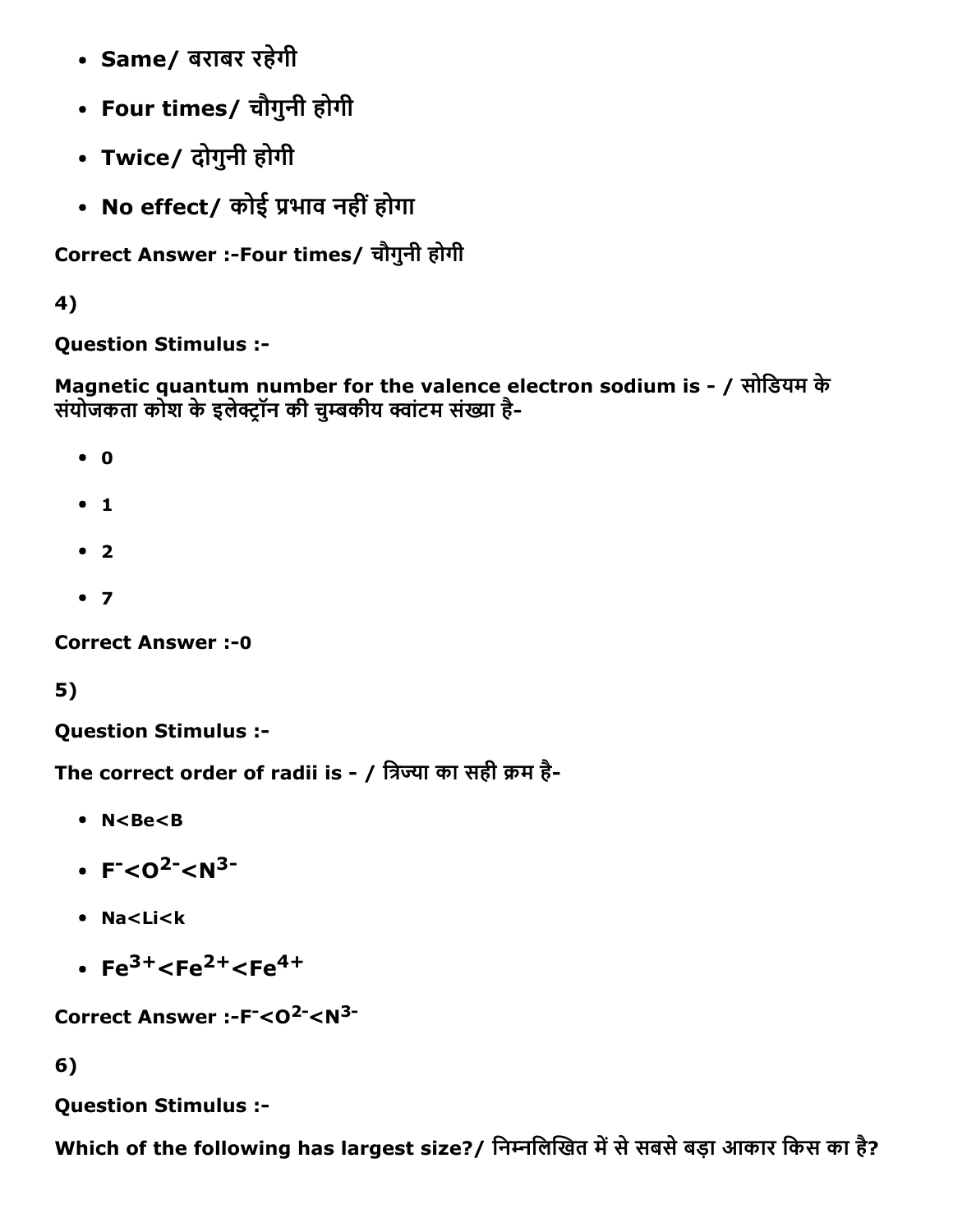- Al
- $\cdot$  Al<sup>+</sup>
- $\cdot$  Al<sup>2+</sup>
- $Al^{3+}$

**Correct Answer :- Al** 

# 7)

Question Stimulus :

A New carbon-carbon bond formation is possible in- / नये कार्बन-कार्बन बंध का बनना संभव है

- Cannizzaro reaction/केनीजारो अभिक्रिया में
- Friedel craft reaction/ फ्रिडल क्राफ्ट अभिक्रिया
- Clemmensen reaction/ क्लेमेन्सन अभिक्रिया में
- All the above/ उपरोक्त सभी

Correct Answer :-Friedel craft reaction/ फ्रिडल क्राफ्ट अभिक्रिया

### 8)

Question Stimulus :

Among the following the strongest acid is- /निम्नलिखित में प्रबल अम्ल है-

- $HC \equiv CH$
- $\cdot$  C<sub>6</sub>H<sub>6</sub>
- $\cdot$  C<sub>2</sub>H<sub>6</sub>
- $\cdot$  CH<sub>3</sub>OH

Correct Answer :- CH<sub>3</sub>OH

# 9)

Question Stimulus :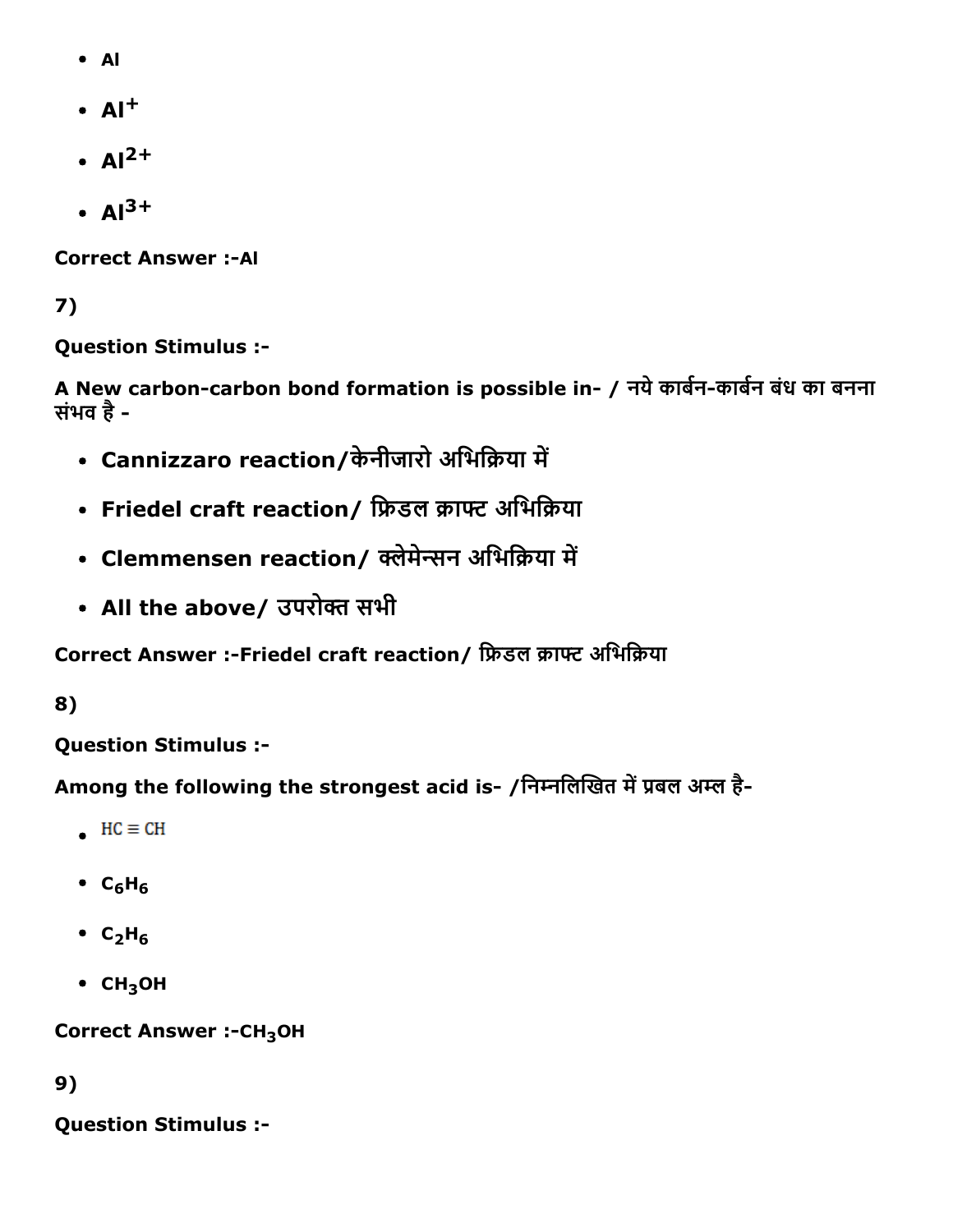Toluene reacts with chlorine in the Presence of light to give- / प्रकाश की उपस्थिति में जब टालुईन की अभिक्रिया क्लोरीन से कराई जाती है तो प्राप्त होता है-

- Benzyl chloride/ बेंजाइल क्लोराइड
- Benzoyl chloride/ बेंजोइल क्लोराइड
- p-chlorotoluene/ p-क्लोरो टालुईन
- o-chlorotoluene/ o-क्लोरो टालुईन

Correct Answer :-Benzyl chloride/ बेंजाइल क्लोराइड

10)

Question Stimulus :

Which of the following is a coloured gas - / निम्नलिखित में से रंगीन गैस ह़ै-

- $\cdot$  N<sub>2</sub>O
- NO
- $\bullet$  N<sub>2</sub>O<sub>4</sub>
- $\cdot$  NO<sub>2</sub>

Correct Answer :-NO<sub>2</sub>

11)

Question Stimulus :

Aqua regia is a mixture of - / ऐक्वा रीजिया मिश्रण है-

- HNO $_3$  and H $_2$ SO $_4$  / HNO $_3$  और H $_2$ SO $_4$
- HCl and H<sub>2</sub>SO<sub>4</sub> / HCl और H<sub>2</sub>SO<sub>4</sub>
- HNO<sub>3</sub> and CH<sub>3</sub>COOH / HNO<sub>3</sub> और CH<sub>3</sub>COOH
- HCl and HNO $_3$  / HCl और HNO $_3$

Correct Answer :-HCl and HNO<sub>3</sub> / HCl और HNO<sub>3</sub>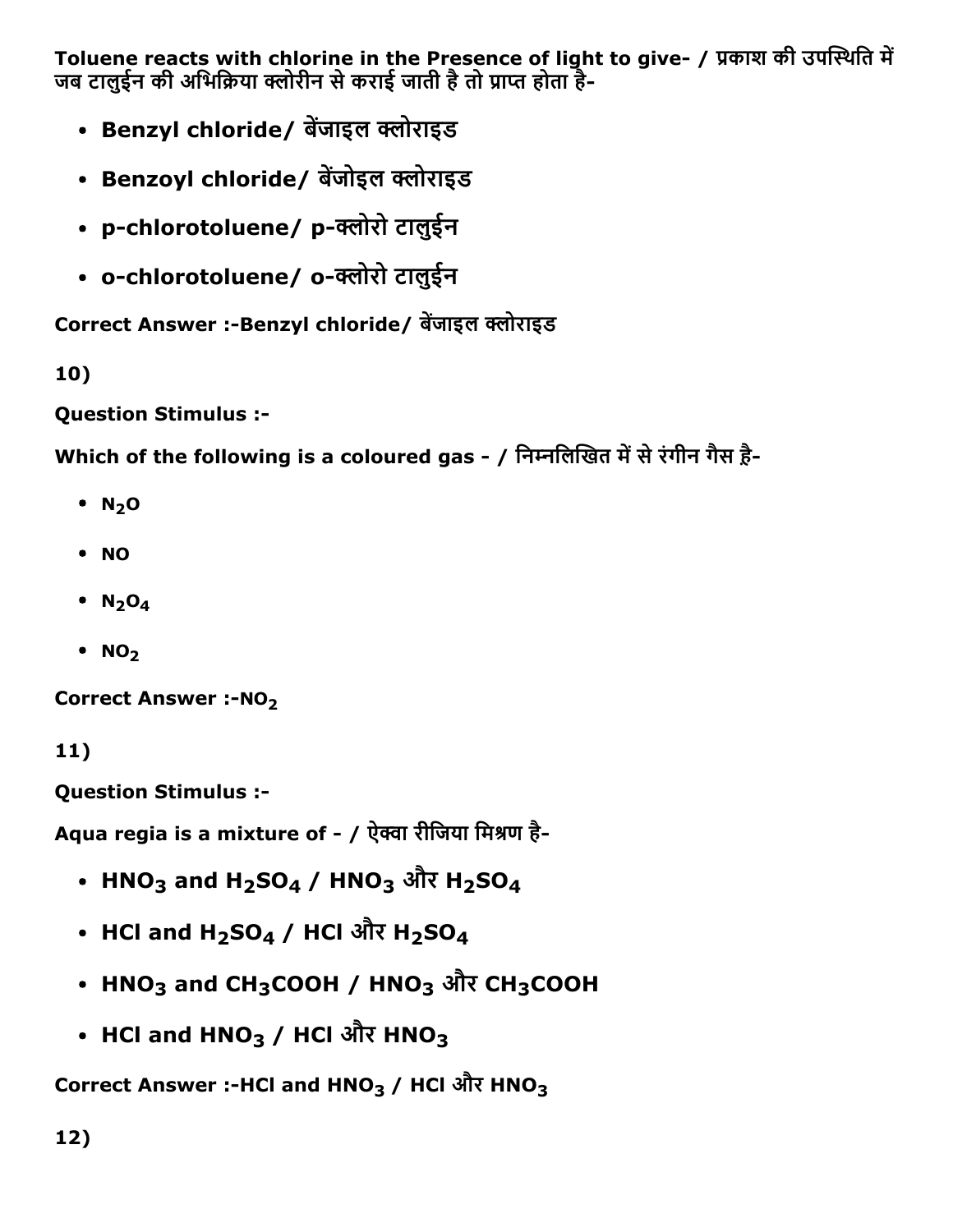Question Stimulus :

The alkaline Potassium Permanganate solution is known as- / क्षारीय पोटेशियम परमेगनेट विलयन कहलाता है-

- Molish reagent/ मॉलिश अभिकर्मक
- Baeyer's reagent/ बेयर अभिकर्मक
- Fehling's solution/ फेहेिलंग िवलयन
- Benedict's solution/ बेनिडिक्ट विलयन

Correct Answer :-Baeyer's reagent/ बेयर अभिकर्मक

13)

Question Stimulus :

If a neutral solution has pKw = 13.66 at  $50^{\circ}$ C then pH of the solution is- /  $50^{\circ}$ C पर उदासीन विलयन का pKw = 13.66 है तो उस विलयन का pH होगा-

- 6.63
- $7$
- 7.63
- None of these/ इनमें से कोई नहीं

Correct Answer :-6.63

14)

Question Stimulus :

The shape of ClO<sub>4</sub><sup>-</sup> is- / ClO<sub>4</sub><sup>-</sup> का आकार ह़ै-

- Square Planer/ वर्ग समतलीय
- Square Pyramidal/ वर्ग पिरामिडीय
- Tetrahedral/ चतुष्फलकीय
- Trigonal Bipyramidal/ त्रिभुजीय द्विपिरामिडीय

Correct Answer :-Tetrahedral/ चतुष्फलकीय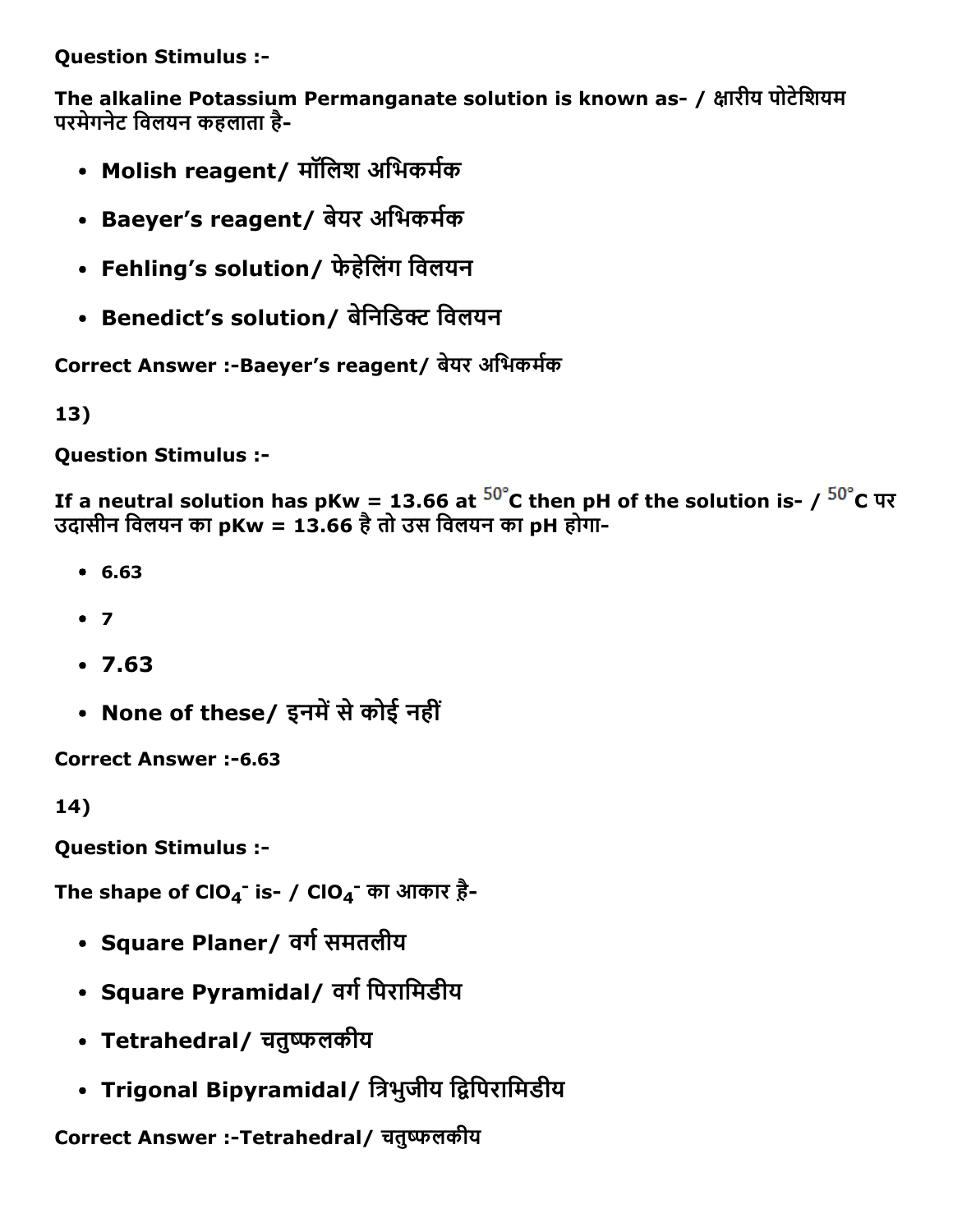### 15)

### Question Stimulus :

For the reaction:  $H_2 + I_2 \rightleftharpoons 2HI$ ,  $\Delta H$  and  $\Delta U$  are related as - /  $H_2 + I_2 \rightleftharpoons 2HI$ , अभिक्रिया के लिए  $\Delta H$  और  $\Delta U$  में संबंध होगा-

- $\Delta H$   $\Delta U$
- $\Delta H$   $\Delta U$
- $\Delta H = \Delta U$
- Can't say / कह नहींसकते

Correct Answer :- $^{\Delta H}$  =  $^{\Delta U}$ 

### 16)

### Question Stimulus :

Of the following the strongest Bronsted base is - / निम्नलिखित में से प्रबल ब्रान्सटेड क्षार है

- $CO<sup>-</sup>$
- $ClO<sub>3</sub>$
- $ClO<sub>2</sub>$
- $ClO<sub>4</sub>$

Correct Answer :- CIO-

### 17)

### Question Stimulus :

If sulphuric acid solution has  $P^{H} = 2$ , then its molarity is - / यदि सल्फ्यूरिक अम्ल विलयन का  $P^H = 2$  है तो उसकी मोलरता होगी-

- $\cdot$  1/100
- $\cdot$  1/50
- $\cdot$  1/2
- $\cdot$  1/200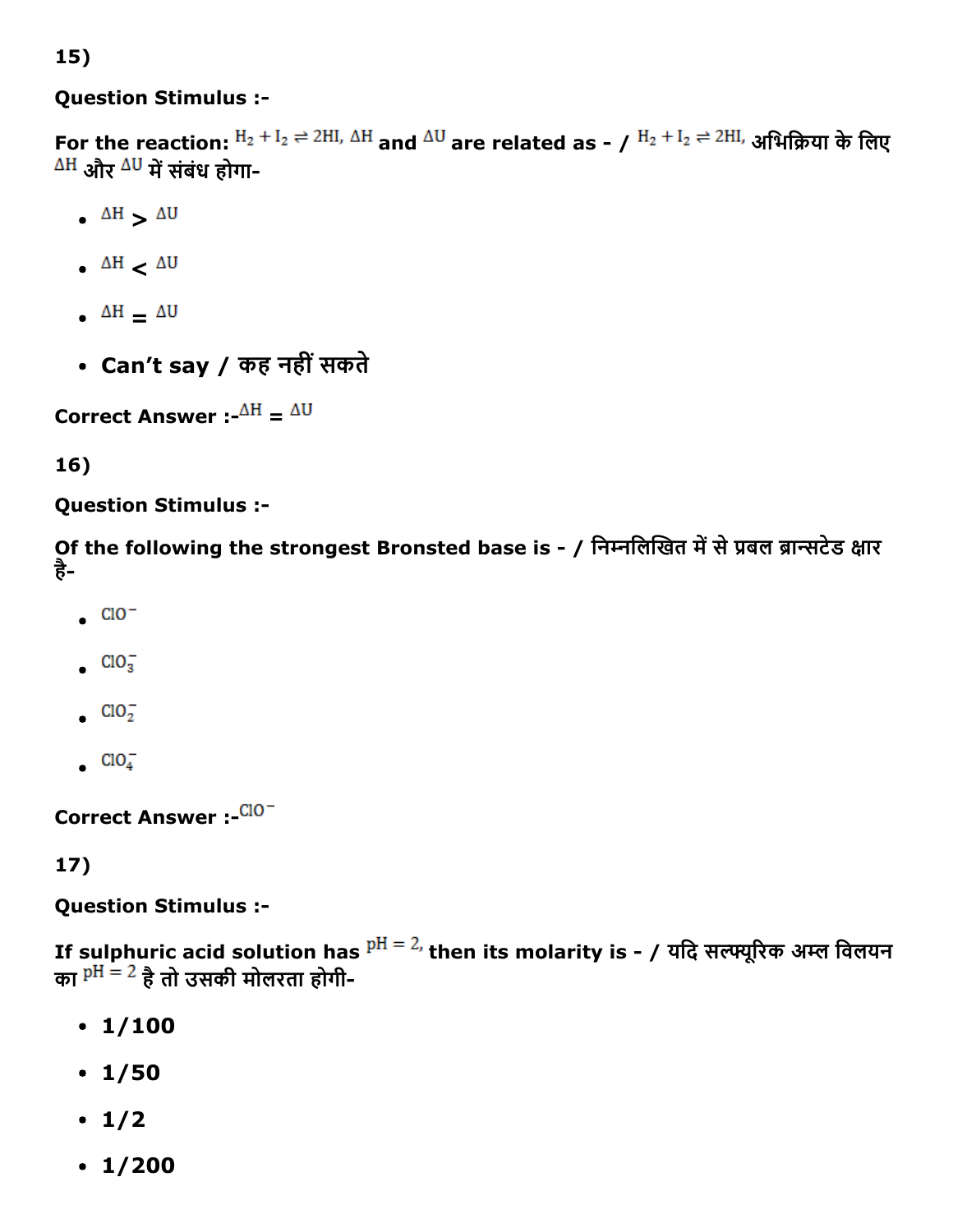Correct Answer :1/200

18)

Question Stimulus :

Oxidation number of P in  ${}^{PO_4^{3-}}$  ion is - /  ${}^{PO_4^{3-}}$  आयन में P की ऑक्सीकरण संख्या है-

- $-3$
- $+7$
- $+5$
- $+3$

Correct Answer :+5

19)

Question Stimulus :

Surface tension of Lyophillic colloids are- / द्रव स्नेही कोलाइड का पृष्ठ तनाव होता है-

- less than water/ जल सेकम
- greater than water/ जल सेअिधक
- equals to water/ जल के तुल्य
- None of these/ इनमें से कोई नहीं

Correct Answer :-less than water/ जल से कम

20)

Question Stimulus :

Galvanising is a process of - / गैल्वेनीकरण प्रक्रिया है-

- Coating of Zn on Fe/ Fe पर Zn के लेपन की
- Coating of Al on Fe/ Fe पर Al के लेपन की
- Coating of Fe on Zn/ Zn पर Fe के लेपन की
- Coating of Cu on Fe/ Fe पर Cu के लेपन की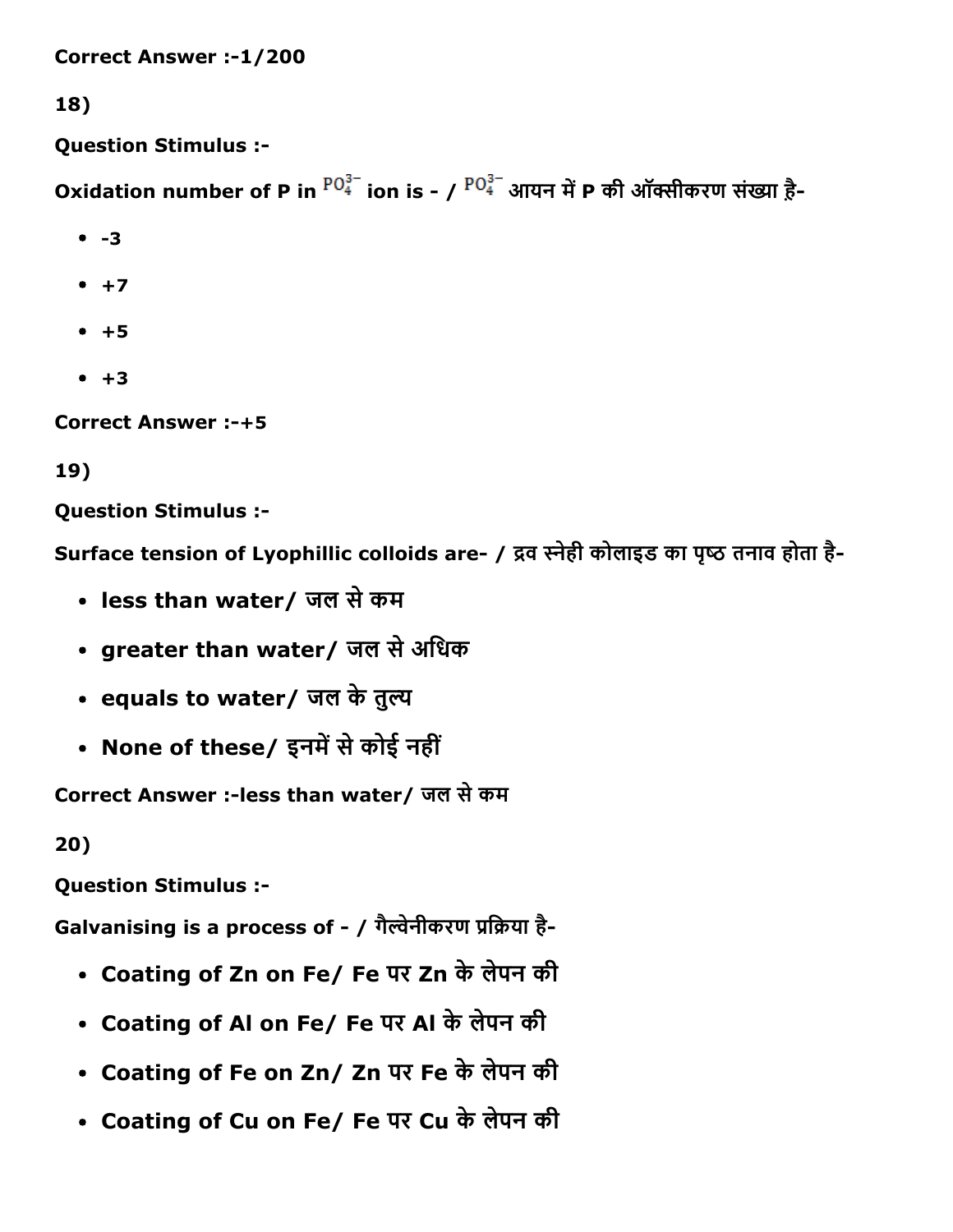```
Correct Answer :-Coating of Zn on Fe/ Fe पर Zn के लेपन की
```
21)

### Question Stimulus :

Chemical formula of meta phosphoric acid is - / मेटा फास्फोरिक अम्ल का रासायनिक सूत्र है

- $H_2PO_4$
- $HPO<sub>3</sub>$
- $H_3PO_3$
- $H_3PO_5$

Correct Answer :- HPO<sub>3</sub>

22)

Question Stimulus :

During formation of chlorine from  $^{HCl, MnO_2}$  works as - /  $^{HCl}$  से क्लोरीन बनाने पर  $^{MnO_2}$ कार्य करता है-

- Reducing agent/अपचायक का
- Oxidizing agent/ ऑक्सीकारक का
- Catalyst/ उत्प्रेरक का
- Dehydrating agent/ निर्जलीकारक का

Correct Answer :-Oxidizing agent/ ऑक्सीकारक का

23)

Question Stimulus :

Hybridization in  $^{X_eO_4^{-2}}$  ion is - /  $^{X_eO_4^{-2}}$  में संकरण होता है-

- $Sp^3d^2$
- $\bullet$  Sp<sup>3</sup>d
- $Sp<sup>3</sup>d<sup>3</sup>$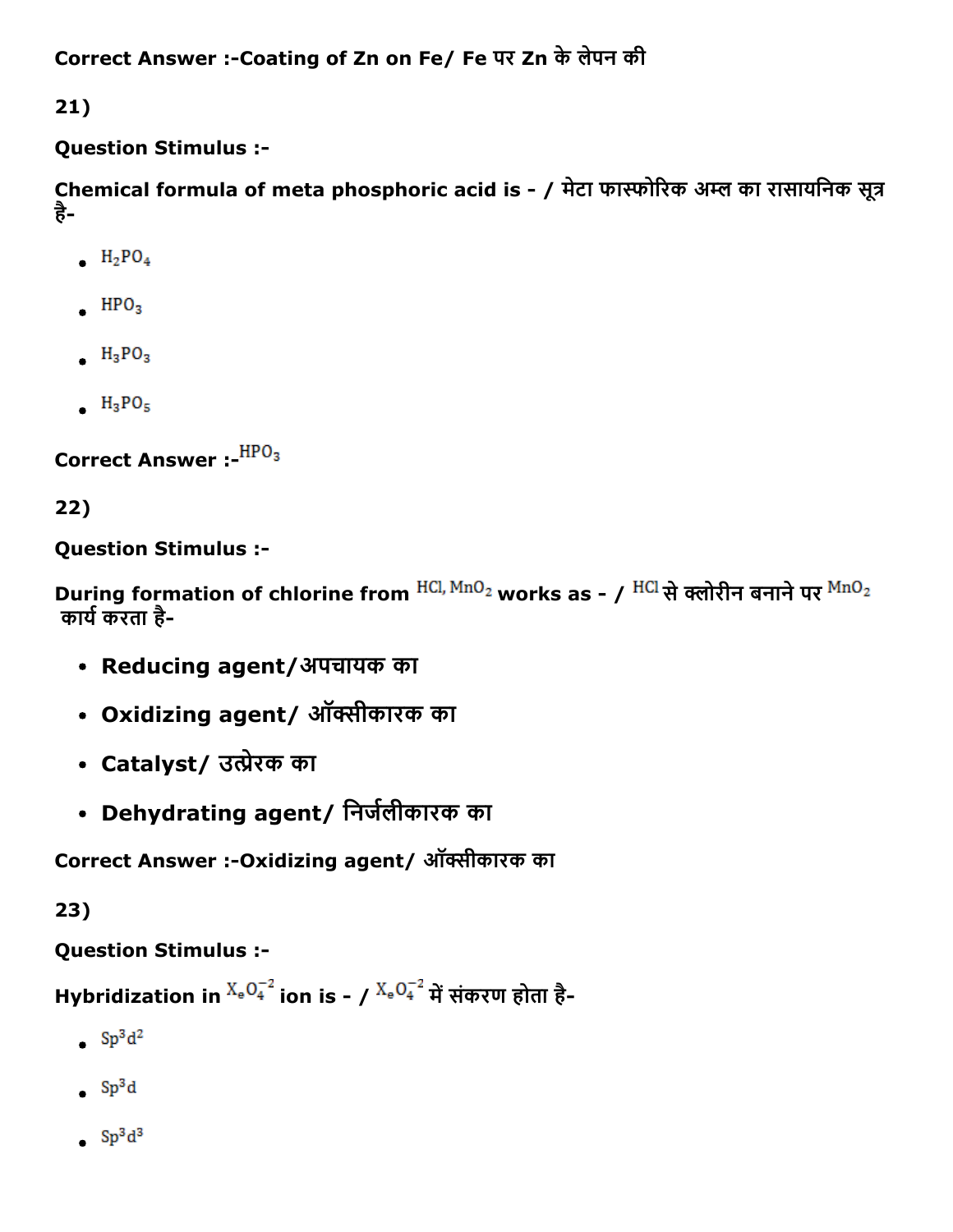$\frac{dSp^2}{dt}$ 

Correct Answer :- Sp<sup>3</sup>d

24)

Question Stimulus :

On heating ammonium dichromate the gas released is - / अमोनियम डइक्रोमेट को गर्म करने पर मुक्त होने वाली गैस है-

- Oxygen/ ऑक्सीजन
- Ammonia/ अमोनिया
- Nitrous oxide/ नाइट्रस ऑक्साइड
- Nitrogen/ नाइट्रोजन

Correct Answer :-Nitrogen/ नाइट्रोजन

25)

Question Stimulus :

Mostly Transition elements are- / संक्रमण धातुएं अधिकांशत: होती है-

- Diamagnetic/ प्रतिचुम्बकीय
- Paramagnetic/ अनुचुम्बकीय
- Both the above/ उपरोक्त दोनों
- None of these/ इनमें से कोई नहीं

Correct Answer :-Paramagnetic/ अनुचुम्बकीय

26)

Question Stimulus :

Strongest Ligand is - / प्रबलतम लिगेण्ड है-

- $\bullet$  CN<sup>-</sup>
- $Br^-$
- $\bullet$  OH<sup>-</sup>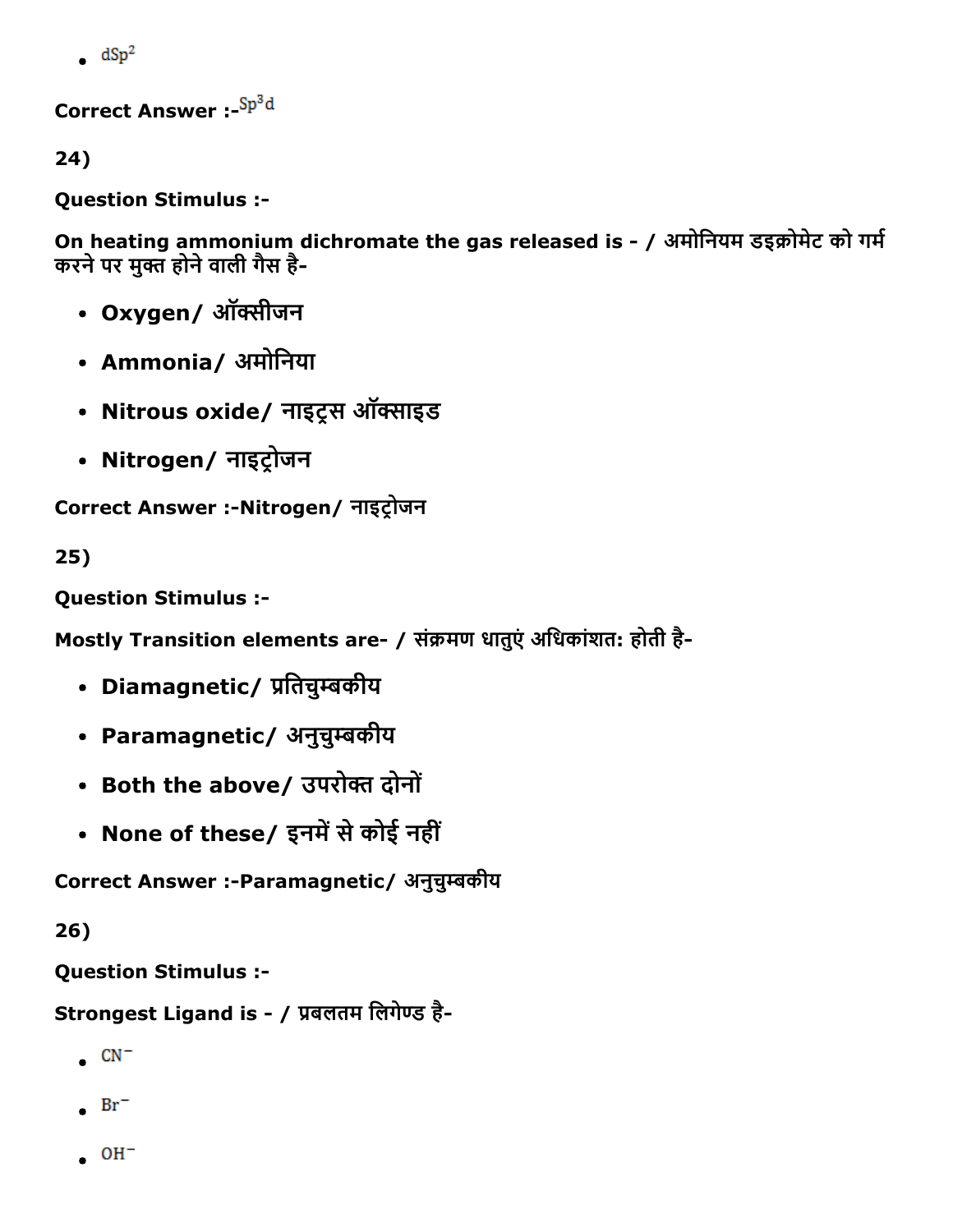$\bullet$  F<sup>-</sup>

Correct Answer :- CN<sup>-</sup>

27)

Question Stimulus :

In which types of reaction the Zigler Natta catalyst is used - / जिग्लर-नाटा उत्प्रेरक किस प्रकार की अभिक्रिया में प्रयुक्त होता है-

- Hydrogenation/ हाइड्रोजनीकरण
- Polymerization/ बहलीकरण
- Oxidation/ ऑक्सीकरण
- Reduction/ अपचयन

Correct Answer :-Polymerization/ बहुलीकरण

28)

Question Stimulus :

Gives white precipitate with Silver Nitrate - / सिल्वर नाइट्रेट के साथ सफेद अवक्षेप देता है-

- $CCl<sub>4</sub>$
- $CHCl<sub>3</sub>$
- $CH<sub>2</sub> = CHCl$
- $(CH_3)_3C Cl$

Correct Answer :- $\text{(CH}_3)_3\text{C}-\text{Cl}$ 

29)

Question Stimulus :

What will be obtained when phenol is distilled with  $\rm Zn$  powder- / जब फीनॉल को  $\rm Zn$ चूर्ण के साथ आसवित किया जाता है तो प्राप्त होता है-

- $C_6H_5CHO$
- $C_6H_5COOH$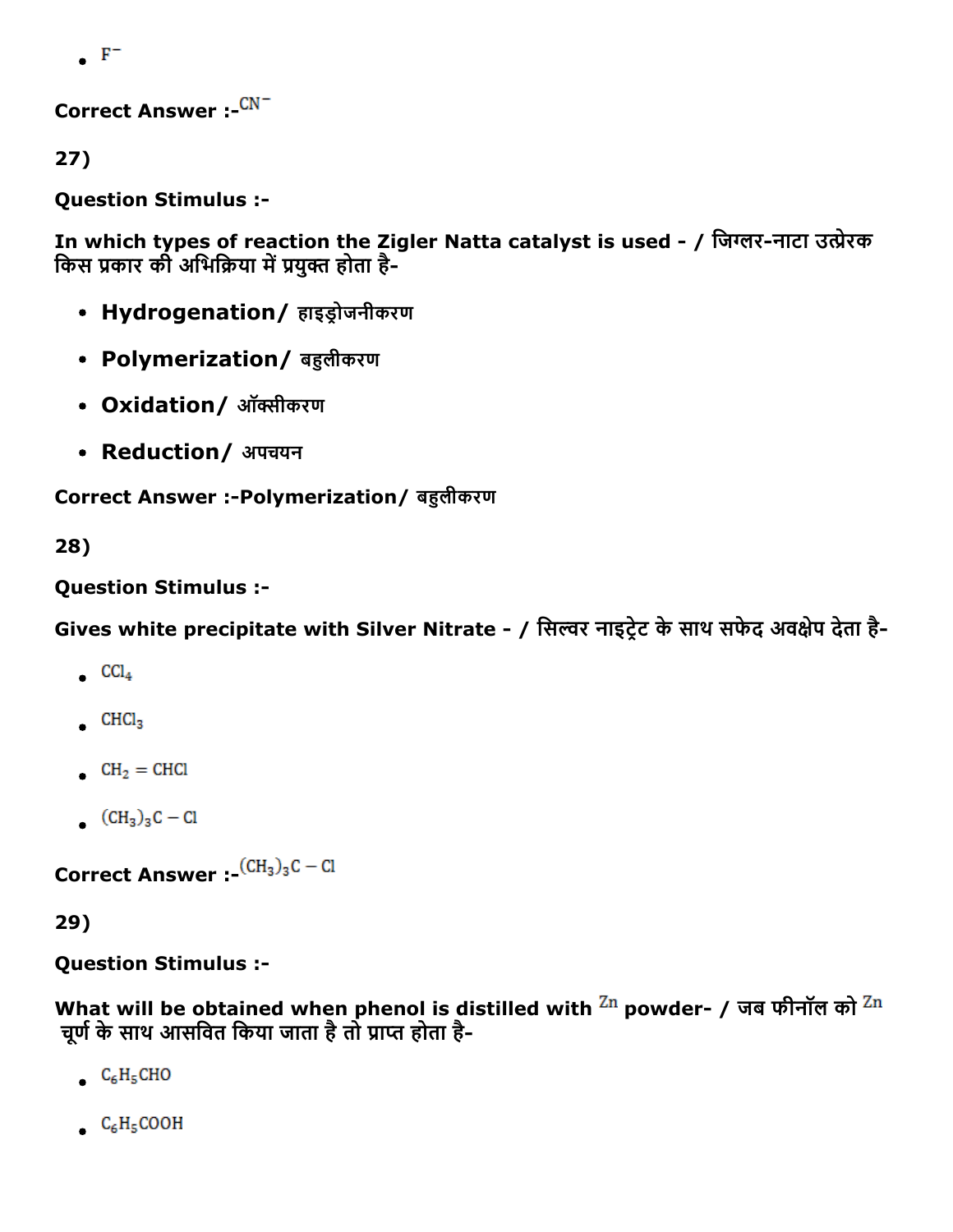- $C_6H_5CH_3$
- $C_6H_6$

Correct Answer :  $C_6H_6$ 

30)

Question Stimulus :



- $RCHOHR$
- $RCHOHCH<sub>3</sub>$
- $R_2$ CHCH<sub>2</sub>OH
- $RCH<sub>2</sub>CH<sub>2</sub>OH$

Correct Answer : RCH<sub>2</sub>CH<sub>2</sub>OH

31)

Question Stimulus :

Compound that gives cannizzaro's reaction is - / वह यौगिक जो कैनिजारो अभिक्रिया देगा-

- benzaldehyde/ बेंजेल्डिहाइड
- acetaldehyde/ एसिटैल्डहाइड
- bromobenzene/ ब्रोमोबेंजीन
- propanal/ प्रोपेनल

Correct Answer :-benzaldehyde/ बेंजेल्डिहाइड

32)

Question Stimulus :

The Equivalent weight of potassium dichromate in acidic solution is- / पोटैशियम डाइक्रोमेट का अम्लीय विलयन में तुल्यांक भार है -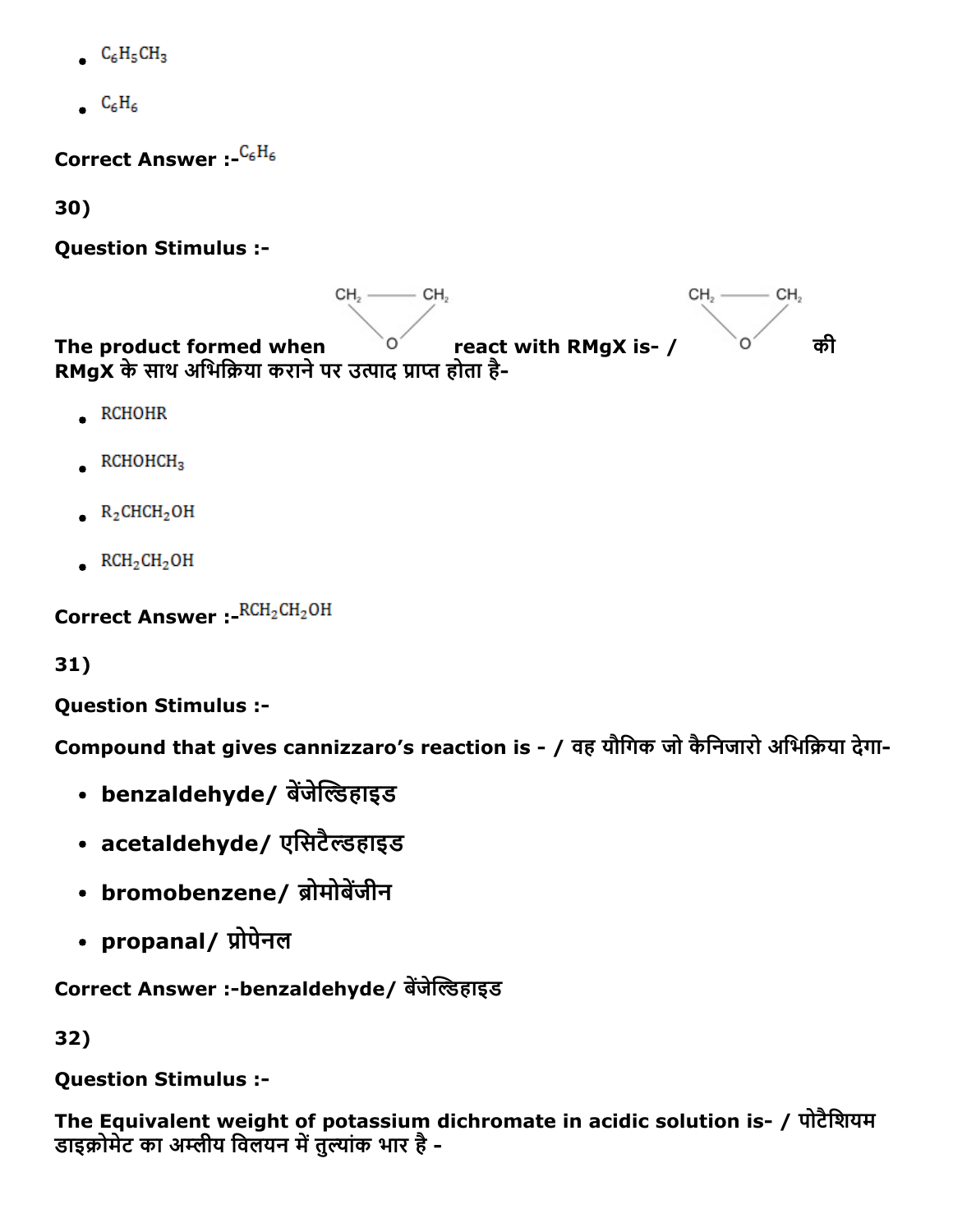- 49
- 98
- $24.5$
- 294

**Correct Answer :-49** 

33)

Question Stimulus :

Chemical name of semipermeable membrane is - / अर्द्धपारगम्य झिल्ली का रासायनिक नाम है

- Copper ferrocyanide/ कॉपर फेरोरासयनाइड
- Copper ferricyanide/ कॉपर फेरीसायनाइड
- Copper Sulphate/ कॉपर सल्फेट
- Potassium ferrocyanide/ पोटैिशयम फेरोसायनाइड

Correct Answer :-Copper ferrocyanide/ कॉपर फेरोरासयनाइड

**Topic:- Physics** 1)

Question Stimulus :

Rainbow will be formed, if sun is on following angle less then above the horizontal- / इन्द्रधनुष बनता है, यदि क्षैतिज के ऊपर सूर्य निम्न कोण से कम पर है:

- $\bullet$  20 $\degree$
- $30<sup>°</sup>$
- $40$
- $60$

**Correct Answer :-40** 

2)

Question Stimulus :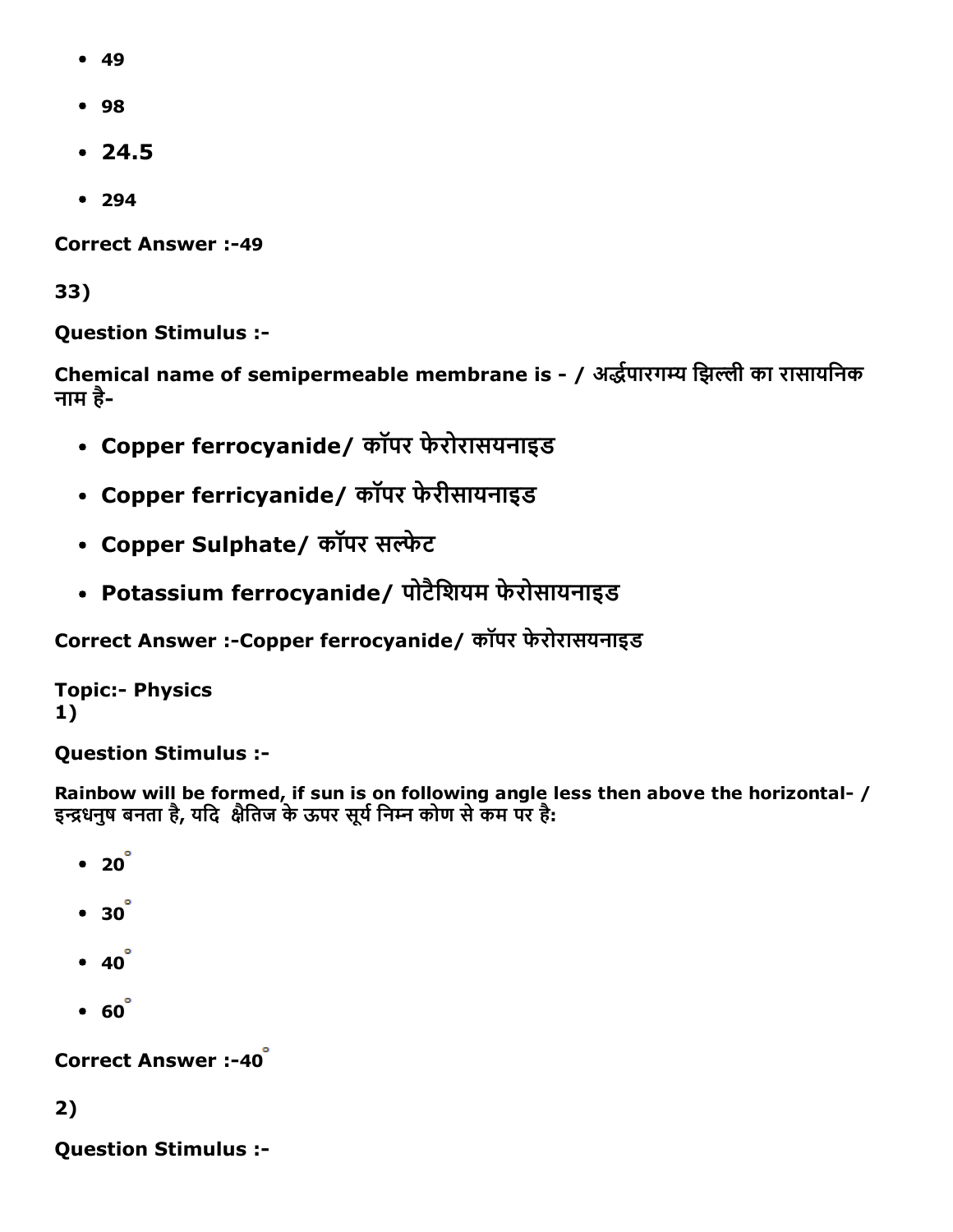For a healthy eyes the resolving power limit will be - / स्वस्थ नेत्र की विभेदन सीमा लगभग है-

- $\bullet$  I'
- $\bullet$  I"
- $\bullet$   $I^{\circ}$
- $\left(\frac{1}{16}\right)^{1}$

Correct Answer :- I'

3)

Question Stimulus :

If the diameter of an object lens is 0.1 m and wavelength of light is 6000  $^{\lambda^{\circ}}$ , then its resolving power will be - / एक दूरदर्शी के अभिदृश्यक का व्यास 0.1 मीटर तथा प्रकाश का तरंगदैर्ध्य 6000 ^ है, तो इसकी विभेदन क्षमता लगभग होगी-

- $6 \times 10^{-5}$  Radian  $/6 \times 10^{-5}$  रेडियन
- $6 \times 10^{-6}$  Radian  $/6 \times 10^{-6}$  रेडियन
- $6 \times 10^{-3}$  Radian  $/6 \times 10^{-3}$  रेडियन
- $7.32 \times 10^{-6}$  Radian  $/ 7.32 \times 10^{-6}$  रेडियन

**Correct Answer :-** $7.32 \times 10^{-6}$  Radian  $7.32 \times 10^{-6}$  रेडियन

#### 4)

Question Stimulus :

If we move from surface to centre of a charged metal sphere the electric field will be / धातु के आवेशित गोले के पृष्ठ से केंद्र की ओर जाने पर विदुयत-क्षेत्र-

- increased/ बढ़ता है
- decreased/घटता है
- same as surface/ पृष्ठ के समान रहता है
- zero at each point/ प्रत्येक बिंदु पर शून्य रहता है

Correct Answer :-zero at each point/ प्रत्येक बिंदु पर शून्य रहता है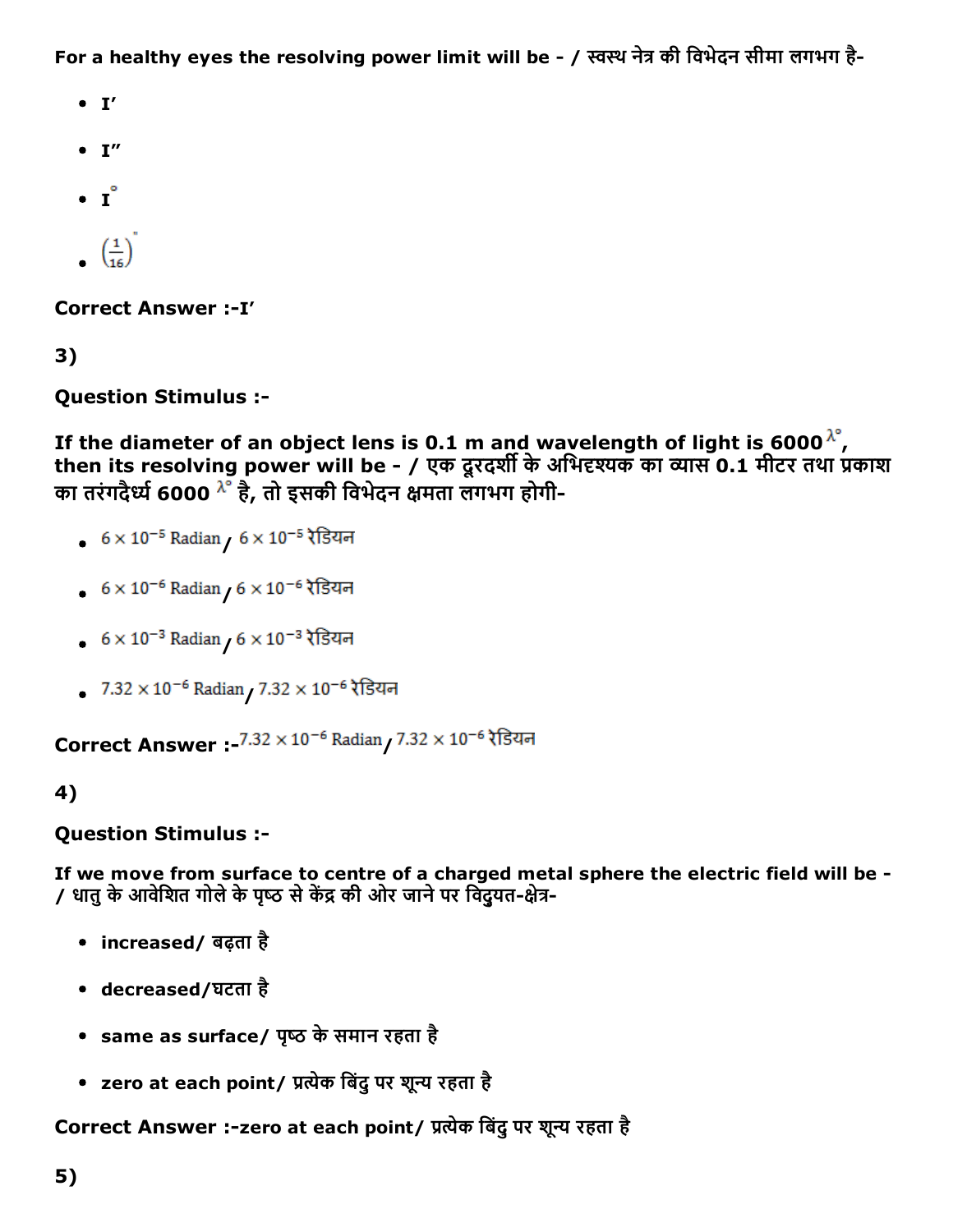Question Stimulus :

Cathode rays are - / कैथोड किरणें हैं-

- Electro magnetic waves/विद्युत चुंबकीय तरंगें
- Flow of changed particles/ आवेशित कणों का प्रवाह
- Flow of high energetic electrons/तीव्रगामी इलेक्ट्रॉनों का प्रवाह
- Flow of Neutron/न्यूट्रॉनों का प्रवाह

Correct Answer :-Flow of high energetic electrons/तीव्रगामी इलेक्ट्रॉनों का प्रवाह

6)

Question Stimulus :

Transistor is make from- / ट्रांजिस्टर बनाये जाते है-

- Conductors/ चालकोंसे
- Insulators/ िवद्ुयत रोधी से
- Doped semiconductor/ डॉपित अर्द्धचालकों से
- Mixed Material/ अपधातु सें

Correct Answer :-Doped semiconductor/ डॉपित अर्द्धचालकों से

#### 7)

#### Question Stimulus :

Which waves are used in transmission - / दूरसंचार के कौनसी तरंग उपयुक्त है-

- Ultra violet/ पराबैंगनी
- Infrared rays/ अवरक्त
- Short waves/ सूक्ष्मतरंगें
- Visible light/ दृश्य प्रकाश

Correct Answer :-Short waves/ सूक्ष्मतरंगें

#### 8)

Question Stimulus :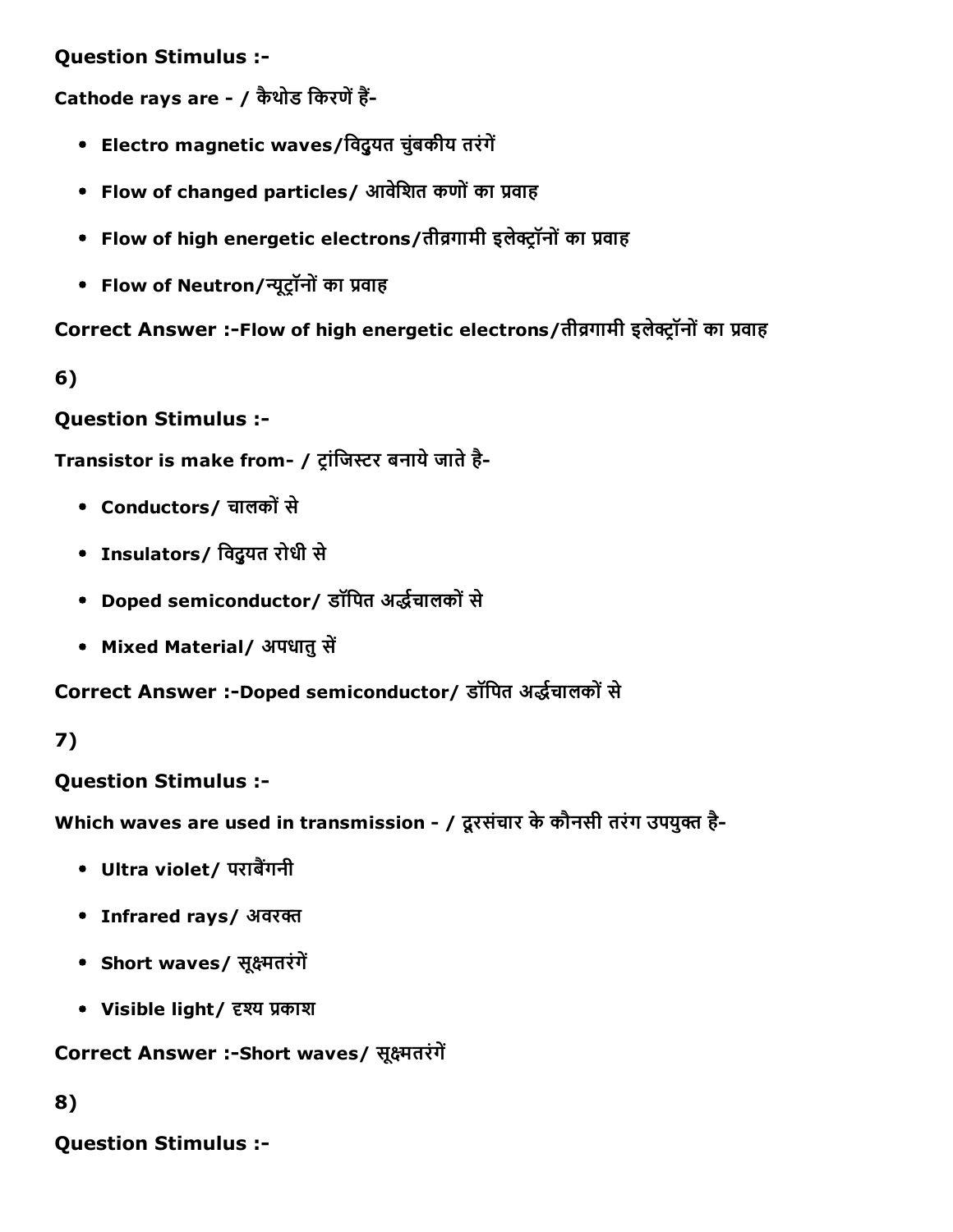Which of the following dipole has maximum potential energy? / निम्न में से किस द्विध्रुव की स्थितिज ऊर्जा अधिकतम होगी?



```
9)
```
Question Stimulus :

125 same small drops are charged with 50 volt potential each. If they formed one big drop after mixing them, the potential of new big drop is - / एक समान बूंदें जिनकी संख्या 125 है, प्रत्येक को 50 वोल्ट विभव से आवेशित किया जाता है। अब इन्हें जोड़कर बनी नयी बुंद का विभव होगा-

- 50 V
- 250 V
- 500 V
- 1250 V

Correct Answer :-1250 V

10)

#### Question Stimulus :

Kirchoff firsts and second law shows the conservation respectively - / किरचॉफ के प्रथम और द्वितीय नियम क्रमश: संरक्षण दर्शाते हैं-

Linear and angular momentum /रेखीय संवेग और कोणीय संवेग का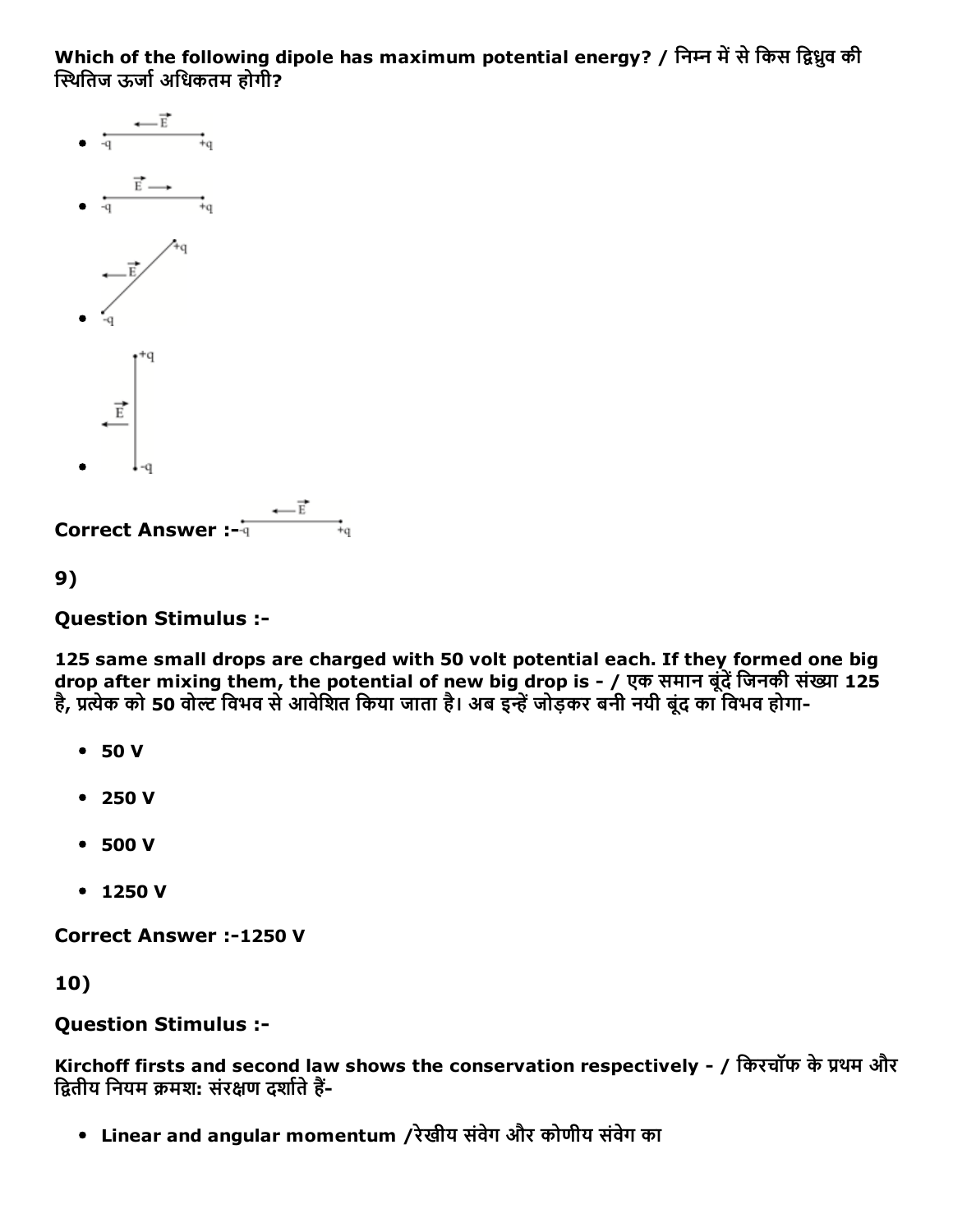- Charge and Energy/ आवेश और ऊर्जा का
- Momentum and Energy/ संवेग और ऊर्जा का
- Momentum and linear momentum/ आवेश और रेखीय संवेग का

Correct Answer :-Charge and Energy / आवेश और ऊर्जा का

11)

Question Stimulus :

If I current flows in a circular loop of radius 'r' then magnetic dipole moment in equivalant to it, is - / एक वृत्तीय लूप की त्रिज्या r है उसमें I धारा प्रवाहित हो रही है, इसके तुल्य चुंबकीय द्विध्रुव का आधुर्ण होगा-

- $\bullet$  Ir
- $\frac{2\pi I r}{\pi}$
- $\cdot$   $1\pi r^2$
- П  $\frac{1}{r^2}$

Correct Answer :- $\text{Im}r^2$ 

### 12)

Question Stimulus :

The additional pressure in liquid drop is - / द्रव की बूंद में अतिरिक्त दाब होता है-

- T  $\frac{1}{R}$
- 
- $4T$  $\overline{R}$
- 
- Т  $\frac{1}{2R}$
- 
- $2T$
- $\overline{R}$

#### 2T

### **Correct Answer :-**  $\overline{R}$

13)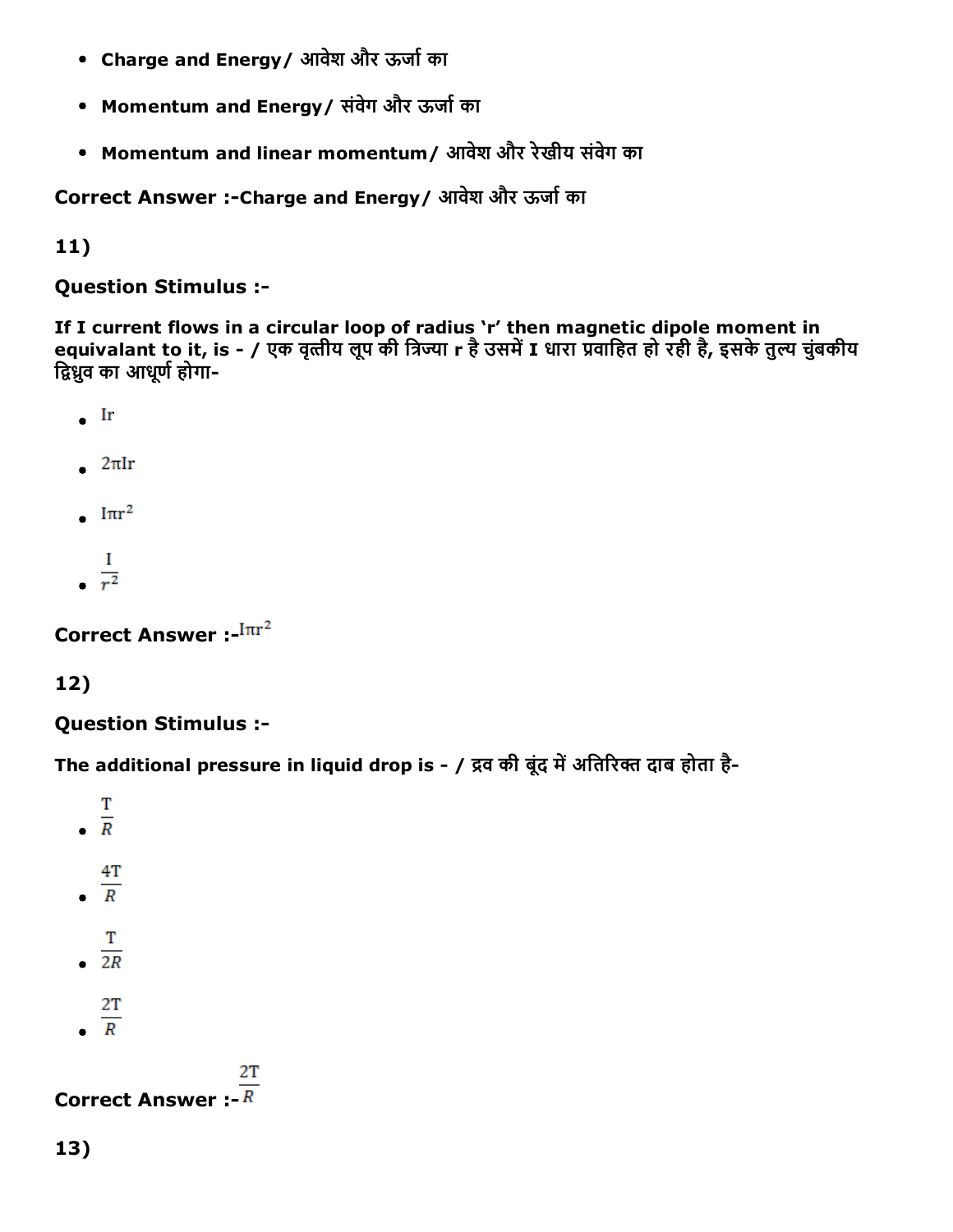Question Stimulus :

At  $27^{\circ}$ C the volume of a gas is V and pressure is P. After heating it the pressure and volume increase two and three times respectively. What is the resultant temperature of gas.- /  $27^{\circ}$ C पर एक गैस का आयतन V और दाब P है। इसे गरम किया जाता है जिससे इसका दाब दोगना एवं आयतन तीन गुना हो जाता है। गैस का परिणामी ताप होगा-

- $.152^{\circ}C$
- $600^{\circ}$ C
- $324^{\circ}C$
- $\overline{1527^{\circ}C}$

Correct Answer :- 1527°C

### 14)

#### Question Stimulus :

If the hot body temperature increase by 50% then the value of emitted radiation increased with - / यदि एक गर्म वस्तु के ताप में 50% वृद्धि कर दी जावें तो उसके उत्सर्जित विकिरण की मात्रा में वद्धि लगभग होगी -

- $12.5%$
- $200%$
- 300%
- 400%

Correct Answer :-400%

### 15)

#### Question Stimulus :

The required pressure ratio in adiabatic change and isothermal change to reduce similar volume of a gas is - / किसी गैस के आयतन में समान कमी करने के लिये रूद्धोष्म तथा समतापीय विधियों में आवश्यक दाब का अनुपात होगा-

- $\bullet$  Y
- $\bullet$  1/<sup>Y</sup>
- $\gamma$  1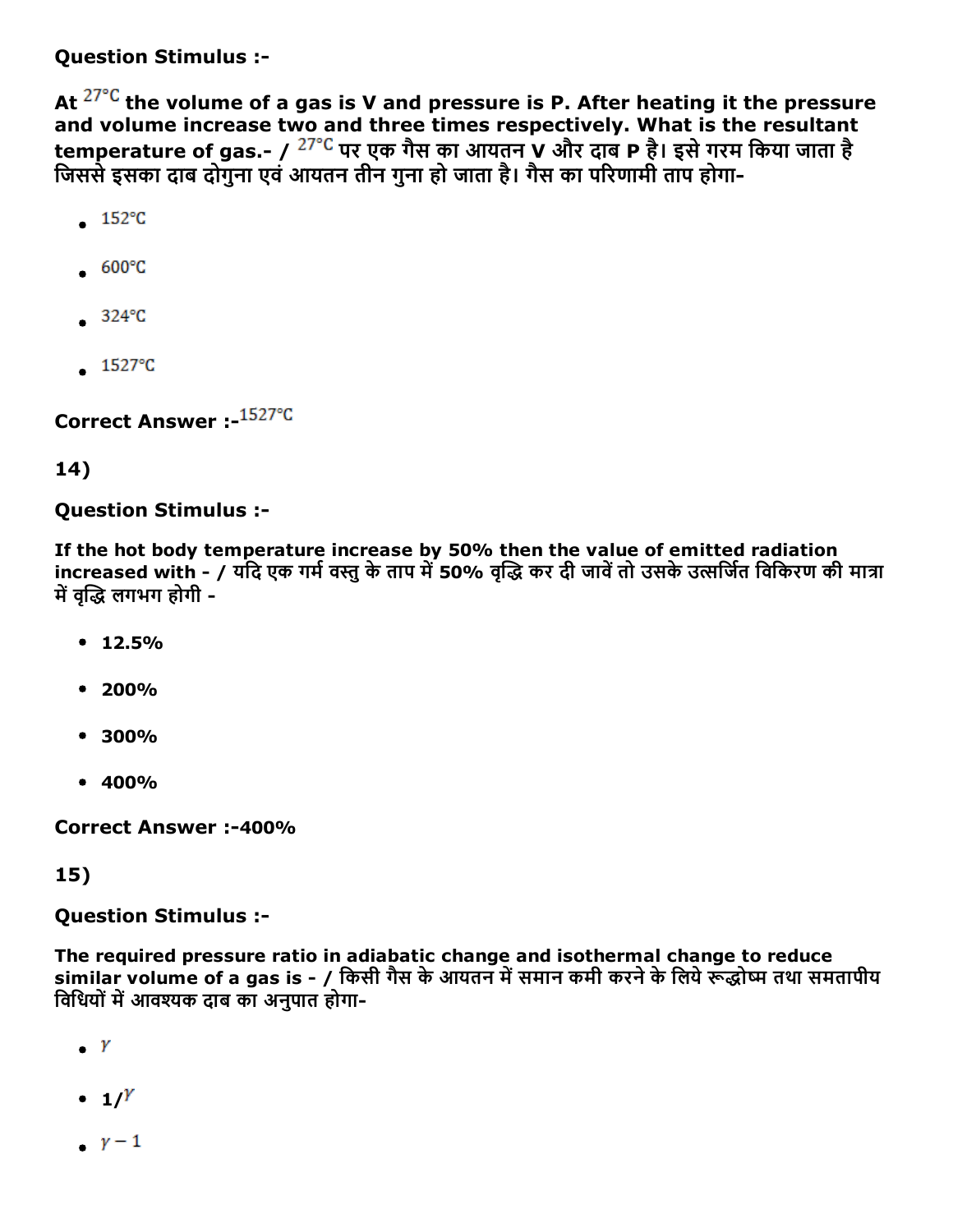•  $1/(Y-1)$ 

Correct Answer :- $Y$ 

16)

Question Stimulus :

If a = -bx is a particle motion equation where a is acceleration,  $\frac{x}{x}$  is displacement and  $^{\rm b}$  is constant then oscillation time period of particle is- / एक कण की गति का समीकरण <sup>a = —bx</sup> है जहां a त्वरण, <sup>x</sup> विस्थापन तथा <sup>b</sup> नियतांक है। कण का दोलन काल होगा

- $2\sqrt{\pi/b}$
- $\frac{2\pi}{b}$
- $2\pi/\sqrt{b}$
- $2\pi\sqrt{b}$

Correct Answer :- $2\pi/\sqrt{b}$ 

17)

Question Stimulus :

In total internal reflection the value of critical angle will be maximum when light passes through - / पूर्ण आंतरिक परावर्तन के लिये क्रांतिक कोण अधिकतम होगा जबकि किरण जाती है-

- From Glass to air/कांच से हवा में
- From Diamond to air/हीरे से हवा में
- From Glass to water/ कांच से पानी में
- From water to air/पानी से हवा में

Correct Answer :-From Glass to water/ कांच से पानी में

18)

Question Stimulus :

Circular Motion is - / वृत्तीय गति होती है-

One dimensional / एक िवमीय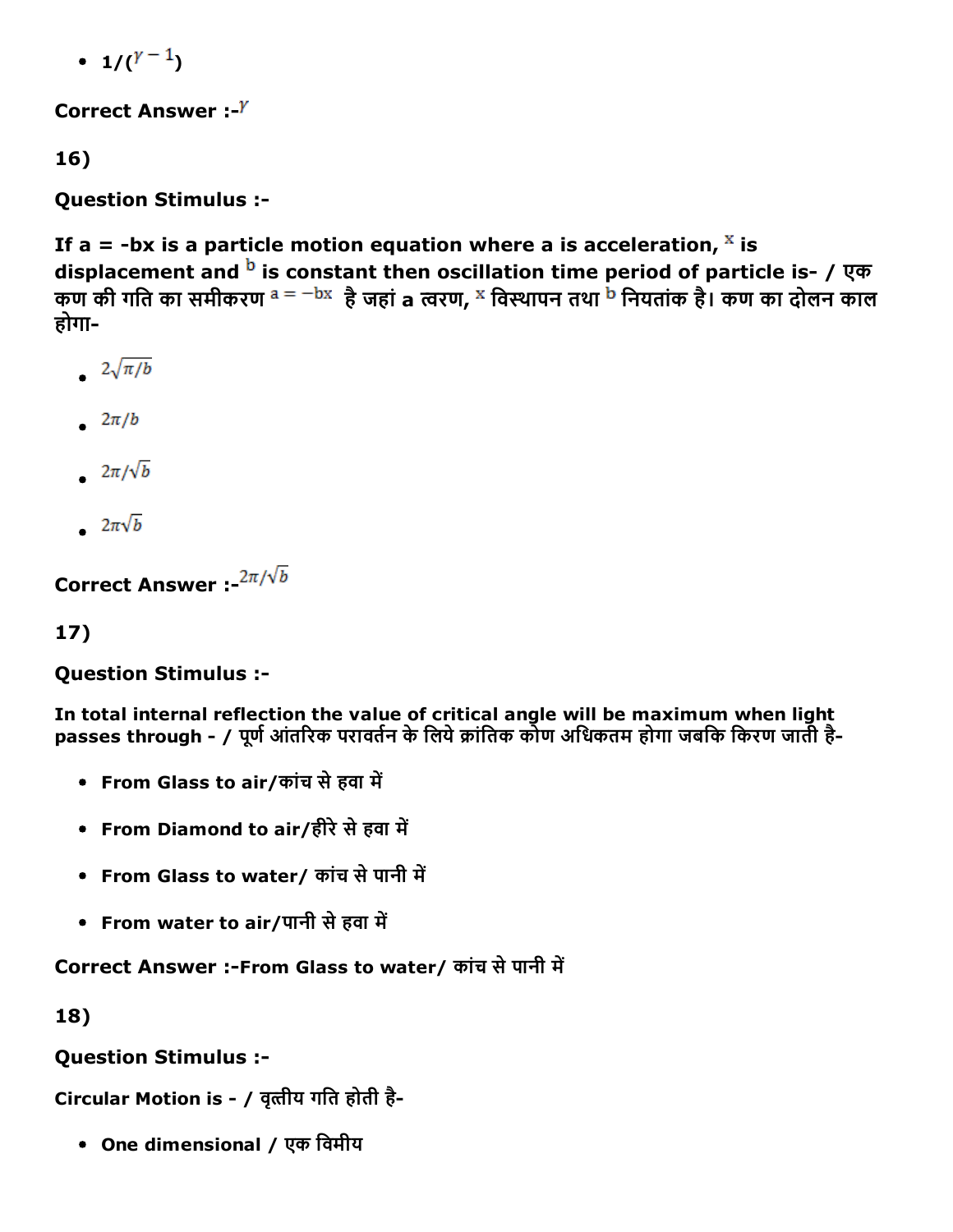- Two Dimensional/ द्विविमीय
- Three Dimensional/ त्रिविमीय
- None of these/इनमें से कोई नहीं

Correct Answer :-Two Dimensional/ द्विविमीय

19)

Question Stimulus :

Light year is a unit of  $-$  / प्रकाश वर्ष मात्रक है-

- Distance/ दूरी का
- Time/ समय का
- Light Energy / प्रकाश ऊर्जा का
- Mass/ द्रव्यमान का

Correct Answer :-Distance/ दूरी का

20)

Question Stimulus :

If 2 Amp current flows in a coil of 50 mH then storage energy in joule will be- / 50 mH की एक कुण्डली में 2 एम्पियर की धारा प्रवाहित होने पर जुल में संचित ऊर्जा होगी-

- $1$
- $0.1$
- 0.05
- $0.5$

**Correct Answer :- 0.1** 

21)

Question Stimulus :

A concave mirror which focal length is  $f$ . If an object of length 6 cm put away at principal axis on 4f, then the length of its image will be- / फोकस दूरी  $\vec{f}$  के एक अवतल दर्पण के मुख्य अक्ष पर 4f की दूरी पर 6 सेमी लंबी वस्तु रखी है। इसके प्रतिबिंब की लंबाई है -

2 cm/ 2 सेमी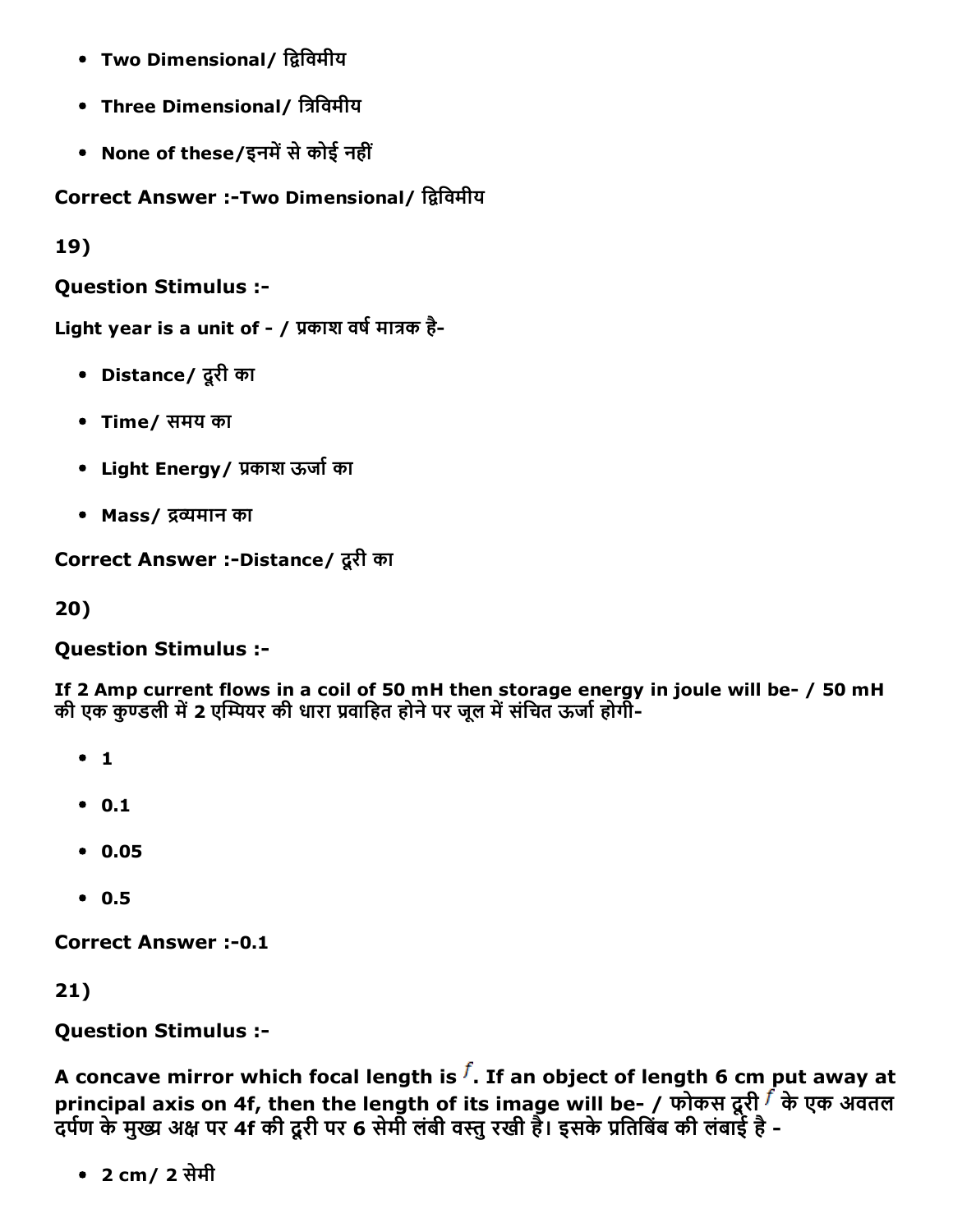- 4 cm/ 4 सेमी
- 12 cm/ 12 सेमी
- 18 cm/18 सेमी

Correct Answer :2 cm/ 2 सेमी

22)

Question Stimulus :

As well as the speed of fan increase same time current value will be- / ज्यों-ज्यों पंखे की चाल बढ़ती है, त्यों-त्यों धारा-

- increase/ बढ़ती है
- decrease/ घटती है
- remains constant/ वही रहती है
- increase, upto maximum speed/ अधिक होती है, चाल के अधिकतम होने तक

Correct Answer :-decrease/ घटती है

23)

Question Stimulus :

The resistance of ideal voltmeter is - / आदर्श वोल्टमीटर का प्रतिरोध होता है-

- Zero/ शून्य
- Very less /अित लघु
- Very high/ अति वृहद
- Infinite/ अनन्त

Correct Answer :-Infinite/ अनन्त

24)

#### Question Stimulus :

If only 2% of main current flows in a galvano meter (with G resistance) then the value of shunt resistance will be - / यदि G प्रतिरोध के धारामापी में मुख्य धारा की केवल 2% धारा प्रवाहित करनी हो तों पार्श्व प्रतिरोध का मान होगा-

 $\cdot$  G/50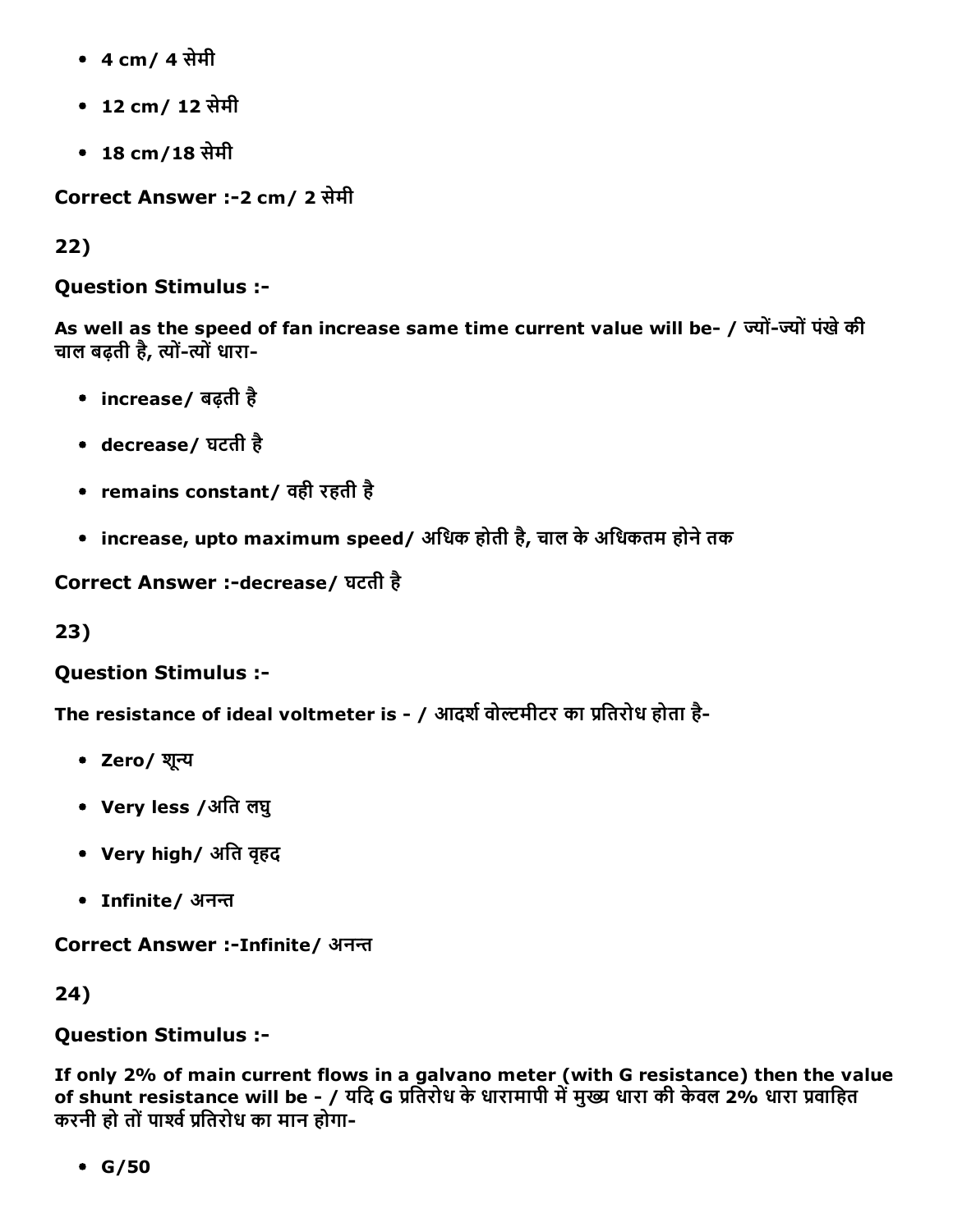- $\cdot$  G/49
- 50G
- 49G

Correct Answer :- G/49

25)

Question Stimulus :

Colour of light may be find by- / प्रकाश का रंग ज्ञात किया जाता है-

- Velocity/वेग से
- Amplitude/ आयाम से
- Frequencey/ आवृत्ति से
- Polarisation/ध्रुवीकरण की स्थिति से

Correct Answer :-Frequencey/ आवृत्ति से

26)

Question Stimulus :

Mass of photon in motion- / गति अवस्था में फोटॉन का द्रव्यमान है-

```
hv\frac{c^2}{c^2}\cdot hv
   hv
\frac{1}{c}Zero/ शپूय
```
 $h\nu$ Correct Answer :- $\overline{c^2}$ 

27)

#### Question Stimulus :

Which of the following in not electro magnetic wave - / निम्नलिखित में से कौन सी विदुयत चुंबकीय तरंग नहीं है-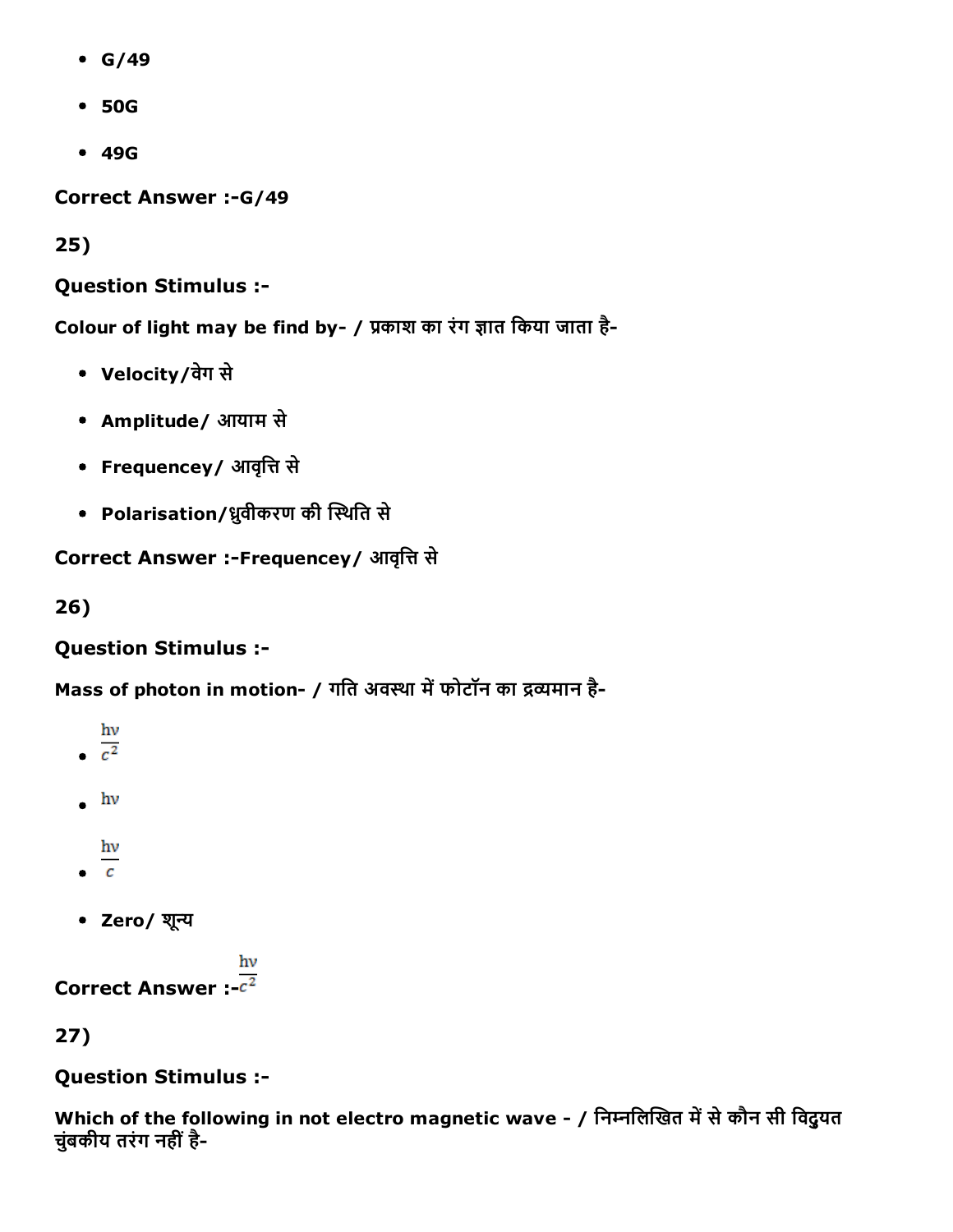- $Y = \frac{ray}{\gamma} \frac{G}{g}$ रणें
- x- ray/x- किरणें
- Sound waves/ پविन तरंगे
- Radio waves/ रेिडयोंतरंगे

Correct Answer :- Sound waves/ ध्वनि तरंगे

28)

### Question Stimulus :

Spectrometer is mainly used to measure - / स्पेक्ट्रोमीटर का मुख्य रूप से इसके मापन में उपयोग िकया जाता है

- Wavelenth/तरंगदैर्ध्य
- Intensity/ तीव्रता
- Polarization/ध्रुवण
- Scattering/विवर्तन

Correct Answer :-Wavelenth/तरंगदैर्ध्य

29)

Question Stimulus :

A prism has an angle of  $5^\circ$  and for red and violet colour its refraction are 1.5 and 1.6 respectively. Angular dispersion of prism is - / एक प्रिज्म का कोण <sup>5°</sup>है। लाल और बैंगनी रंग के लिये इसके अपवर्तनांक क्रमश: 1.5 और 1.6 है। प्रिज्म द्वारा उत्पन्न कोणीय विक्षेपण है-

- $-7.75^{\circ}$
- $-5^\circ$
- $\bullet$  0.5 $\degree$
- $0.17^{\circ}$

Correct Answer :- 0.5<sup>°</sup>

30)

Question Stimulus :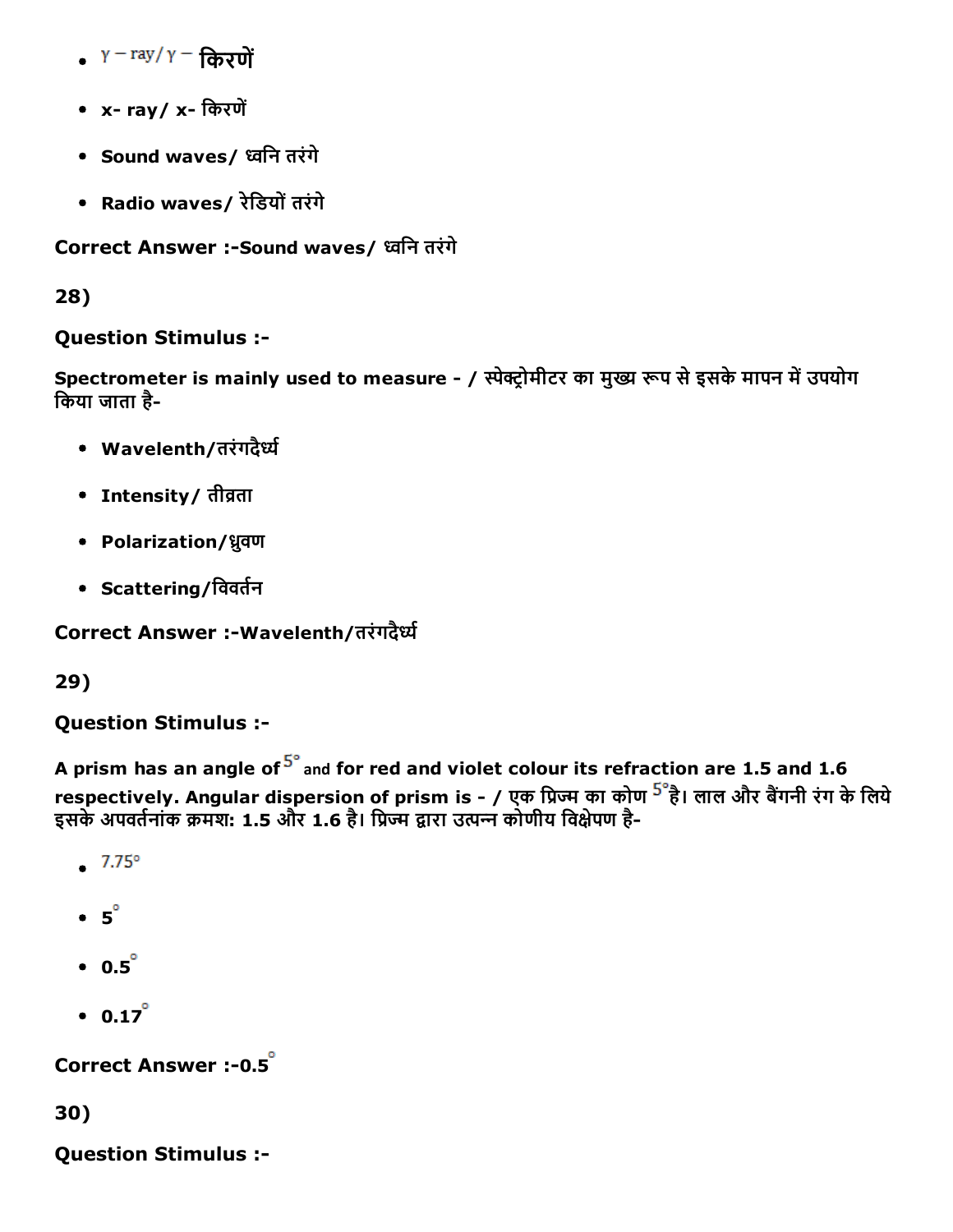Doppler Effect concern with - / डॉप्लर प्रभाव संबंधित है-

- Frequency/ आवृत्ति
- Reflection/ परावर्तन
- Intensity / प्रबलता
- None of these/ इनमें से काई नहीं

**Correct Answer :-Frequency/ आवृत्ति** 

### 31)

### Question Stimulus :

The momentum of heaviour object A is equal to lighter object B, then - / एक भारी पिण्ड A तथा दूसरे हल्के पिण्ड B के संवेग समान है तो-

- Velocity of B is less than A / B का वेग A सेकम होगा
- Velocity of B is greater than A/ B का वेग A सेअिधक होगा
- Both have same velocity/ दोनो केवेग समान होगे
- Nothing to say/ कुछ नहीं कहा जा सकता

Correct Answer :-Velocity of B is greater than A/ B का वेग A से अधिक होगा

# 32)

### Question Stimulus :

The orbital speed of a satellite revolve very near to earth surface is - / पृथ्वी के अति समीप परिक्रमा करने वाले उपग्रह की कक्षीय चाल होती है-

$$
\bullet \quad \nu = \sqrt{2gR}
$$

- $v = 2gR$
- $v = \sqrt{gR}$
- $v = gR$

**Correct Answer :-** $v = \sqrt{gR}$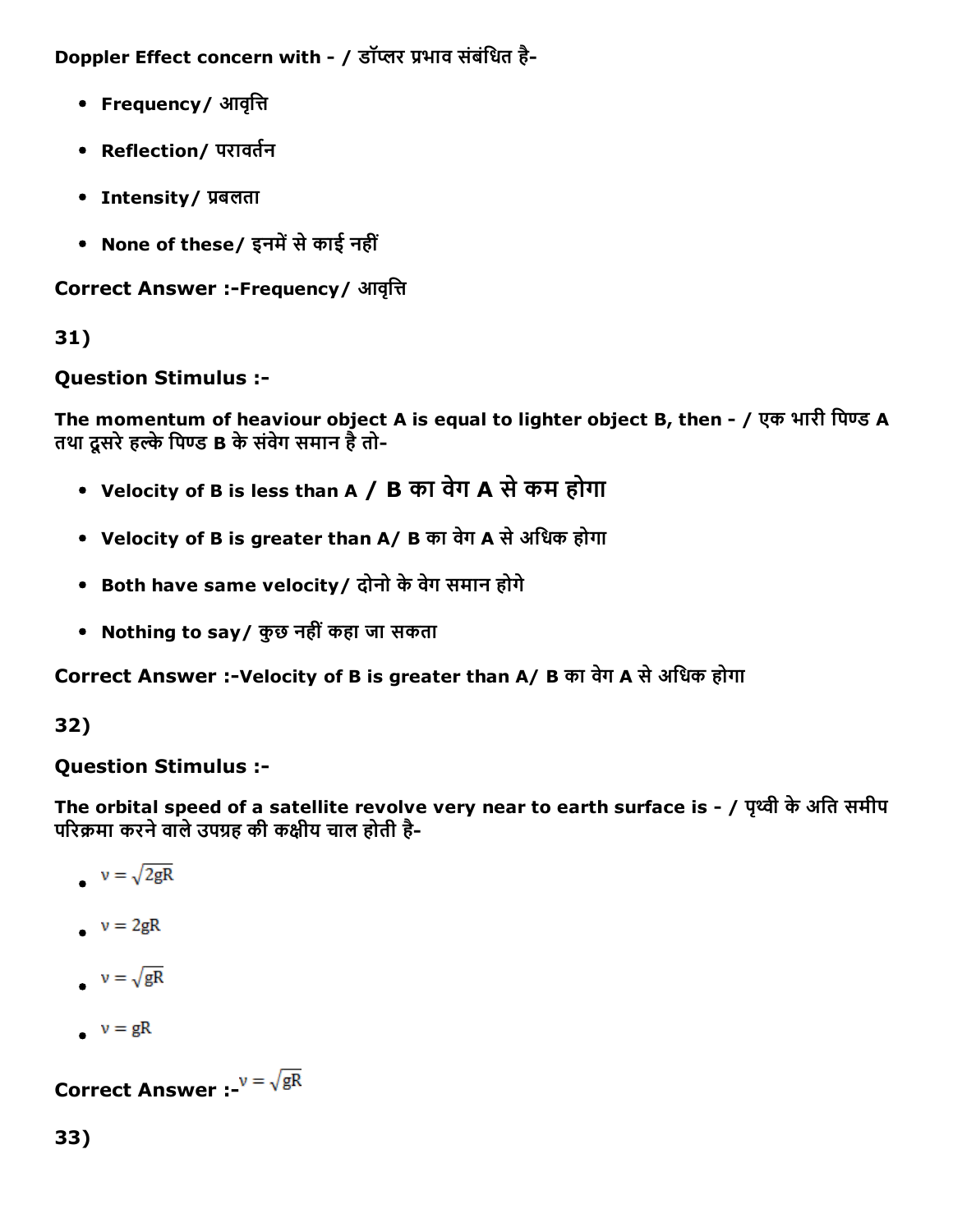Question Stimulus :

Our sky looks like blue at the time of sunrise and sunset because in this position the scattering will be - / सूर्योदय और सूर्यास्त के समय आकाश नीला दिखाई देता है, क्योकि इस स्थिति में प्रकीर्णन होता है

- Minimum/پयूनतम
- Maximum/अिधकतम
- Non regular/अिनयिमत
- None of these/ इनमें से कोई नहीं

Correct Answer :-Minimum/न्यूनतम

**Topic:- Maths** 1)

#### Question Stimulus :

 $\left|\frac{3+2i}{3-2i}\right|=?$ 

- $0<sub>1</sub>$
- $-1/2$
- $\bullet$  2
- $\sqrt{2}$

**Correct Answer :-1** 

2)

#### Question Stimulus :

If  $2x, x + 8, 3x + 1$  are in A.P. Then the value of <sup>x</sup> will be - / यदि  $2x, x + 8, 3x + 1$  समान्तर श्रेणी में हों, तब <sup>x</sup> का मान होगा-

- 3
- $7$
- 5
- $\bullet$  -2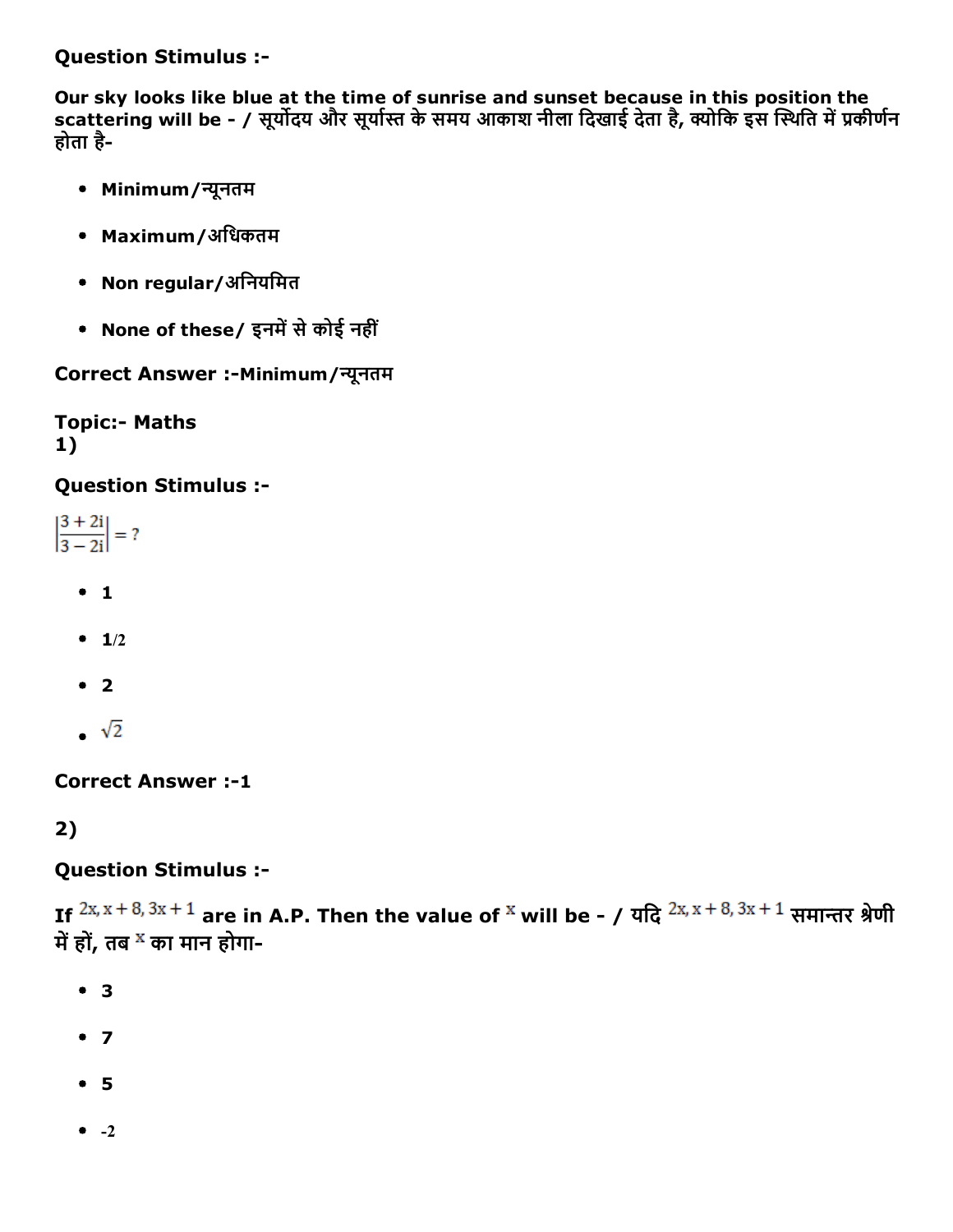**Correct Answer :- 5** 

### 3)

#### Question Stimulus :

Two numbers differ by 3 and their product is 504. The numbers are- / दो संख्याओं का अंतर 3 तथा उनका गुणनफल 504 है, वेसंȀयाऐंहै

- 18, 21
- $-19, 22$
- 20, 23
- $21, 24$

Correct Answer :-21, 24

### 4)

#### Question Stimulus :

```
If ^{12}P_r =1320 then ^{r = ?} / यदि ^{12}P_r =1320, तब
```
- 5
- 4
- 3
- $2$

**Correct Answer :-3** 

5)

#### Question Stimulus :

If 
$$
y = 1 + \frac{x}{1!} + \frac{x^2}{2!} + \frac{x^3}{3!} + \cdots \infty
$$
, then  $x = ?$  /  $\sqrt{4}x^3 + \frac{x^2}{1!} + \frac{x^3}{2!} + \frac{x^3}{3!} + \cdots \infty$ ,  $\frac{1}{\sqrt{4}} \log_e y$   
\n $\log_e \frac{1}{y}$   
\n $e^y$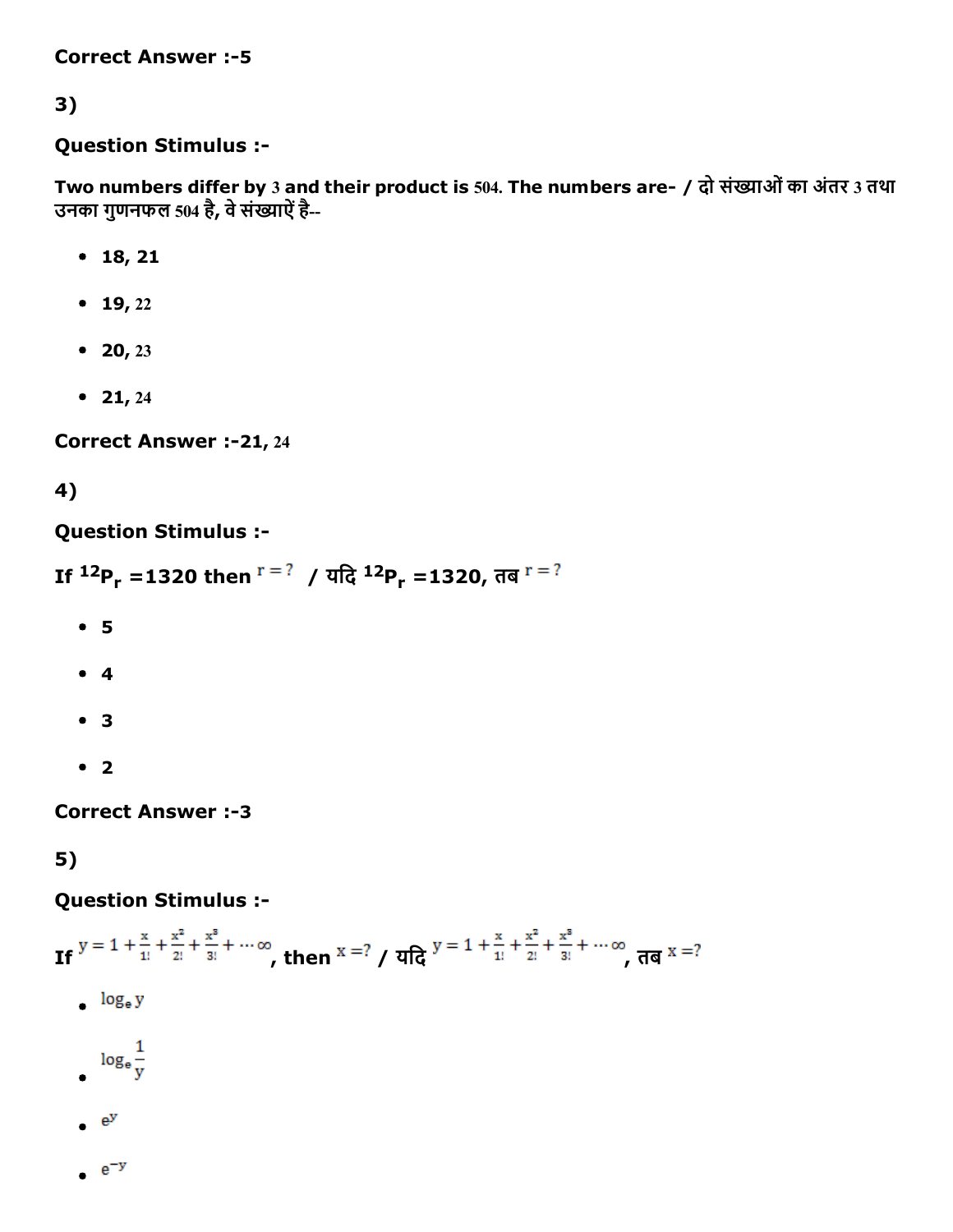Correct Answer :-  $log_e y$ 

### 6)

Question Stimulus :

 $A = \begin{bmatrix} 1 & 0 & 0 \\ 0 & 1 & 0 \\ a & b & -1 \end{bmatrix}$ ,  $A = \begin{bmatrix} 1 & 0 & 0 \\ 0 & 1 & 0 \\ a & b & -1 \end{bmatrix}$ ,  $A = \begin{bmatrix} 1 & 0 & 0 \\ 0 & 1 & 0 \\ a & b & -1 \end{bmatrix}$ ,  $A = \begin{bmatrix} 1 & 0 & 0 \\ 0 & 1 & 0 \\ 0 & -1 & 0 \end{bmatrix}$ ,

- Unit Matrix/ इकाई आव्यूह
- Null Matrix/ शून्य आव्यूह
- A
- $A -$

Correct Answer :-Unit Matrix/ इकाई आव्यूह

# 7)

### Question Stimulus :

If  $\sin \theta + \cos \theta = 1$ , then  $\sin \theta \cos \theta = ?$   $\theta \sin \theta + \cos \theta = 1$ ,  $\frac{\pi}{9} \sin \theta \cos \theta = ?$ 

- 0
- $1$
- $2$
- $-1/2$

**Correct Answer :- 0** 

#### 8)

#### Question Stimulus :

In  $\triangle$ ABC, if  $a = 3$ ,  $b = 4$ ,  $c = 5$  then  $\sin 2B = ?$   $\angle$   $\frac{\pi}{6}$   $\triangle$ ABC,  $\frac{\pi}{16}$   $a = 3$ ,  $b = 4$ ,  $c = 5$   $\frac{\pi}{6}$   $\sin 2B = ?$ 

- $4/5$
- $3/20$
- $24/25$
- $\cdot$  1/50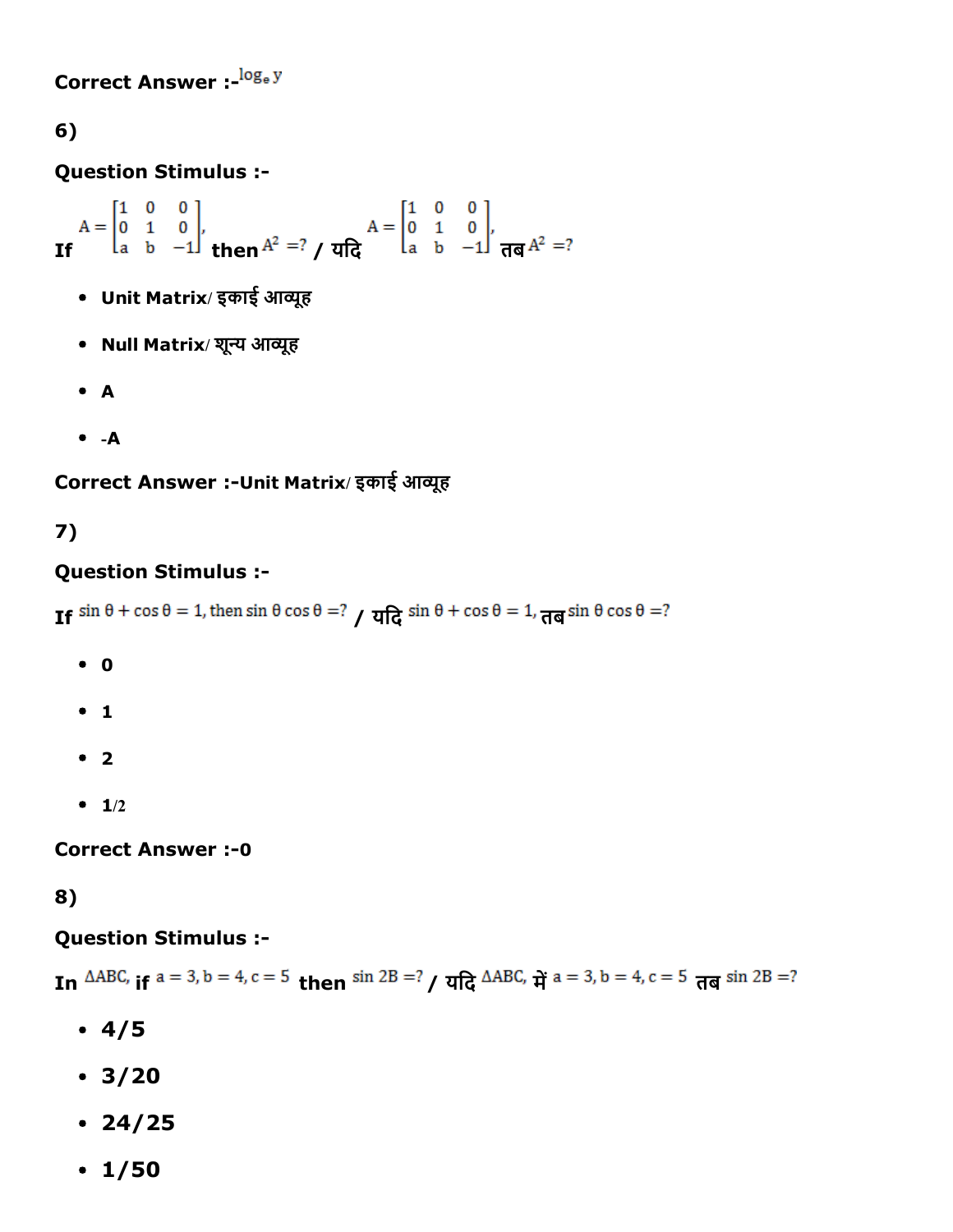9)

### Question Stimulus :

If  $\sin^{-1}\frac{1}{3} + \sin^{-1}\frac{2}{3} = \sin^{-1}x$ , then  $x = ?$  /  $\frac{\pi}{6} \sin^{-1}\frac{1}{3} + \sin^{-1}\frac{2}{3} = \sin^{-1}x$ ,  $\frac{\pi}{6} \pi x = ?$  $\bullet$  0  $\frac{\sqrt{5}-4\sqrt{2}}{9}$  $\frac{\sqrt{5} + 4\sqrt{2}}{9}$  $\frac{\pi}{2}$ 

**Correct Answer :-**  $\frac{\sqrt{5} + 4\sqrt{2}}{9}$ 

10)

Question Stimulus :

If three points  $(p+1, 1)$ ,  $(2p+1, 3)$  and  $(2p+2, 2p)$  are collinear, then  $p=$ ?/ यदि तीन बिंदू (p+1, 1), (2p+1, 3) और (2p+2, 2p) समरेखीय हैं, तब p=?

- $-1$
- $1$
- $2$
- $\bullet$  0

**Correct Answer :-2** 

11)

Question Stimulus :

```
A line passes through the point \frac{1}{2} and is perpendicular to the line \frac{3x+y=3}{x} its
y-intercept is - / एक सरल रेखा बिंदु <sup>(2, 2)</sup> से गुजरती है तथा रेखा <sup>эх + y = 5</sup> के लम्बवत है, उसका y
.<br>– अन्त:खण्ड क्या है?
```
 $-1/3$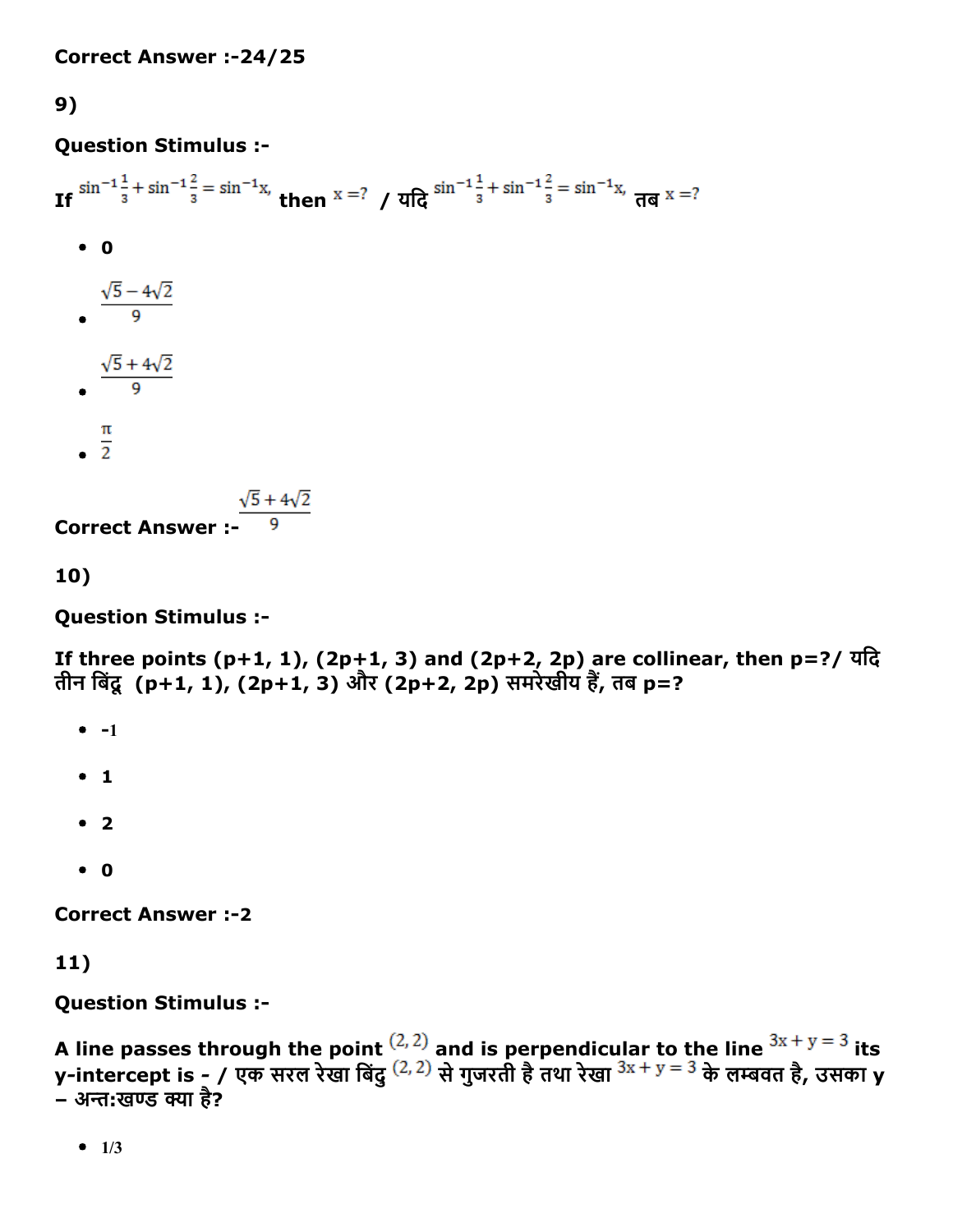- $\bullet$  2/3
- $-1$
- $4/3$

Correct Answer :-4/3

#### 12)

#### Question Stimulus :

Centre of circle  $(x - x_1)(x - x_2) + (y - y_1)(y - y_2) = 0$  is - / वृत्त  $(x-x_1)(x-x_2) + (y-y_1)(y-y_2) = 0$  का केन्द्र है-

- $\left(\frac{x_1+y_1}{2}, \frac{x_2+y_2}{2}\right)$
- $\left(\frac{x_1-y_1}{2}, \frac{x_2-y_2}{2}\right)$
- $\left(\frac{x_1 + x_2}{2}, \frac{y_1 + y_2}{2}\right)$
- $\left(\frac{x_1-x_2}{2}, \frac{y_1-y_2}{2}\right)$

**Correct Answer** :- $\left(\frac{x_1 + x_2}{2}, \frac{y_1 + y_2}{2}\right)$ 

13)

Question Stimulus :

The length of latusrectum of the ellipse  $9x^2 + 4y^2 = 1$  is - / दीर्घवृत्त  $9x^2 + 4y^2 = 1$  के नािभलंब की लंबाई है

- $3/2$
- $8/3$
- $-4/9$
- $8/9$

Correct Answer :-4/9

14)

Question Stimulus :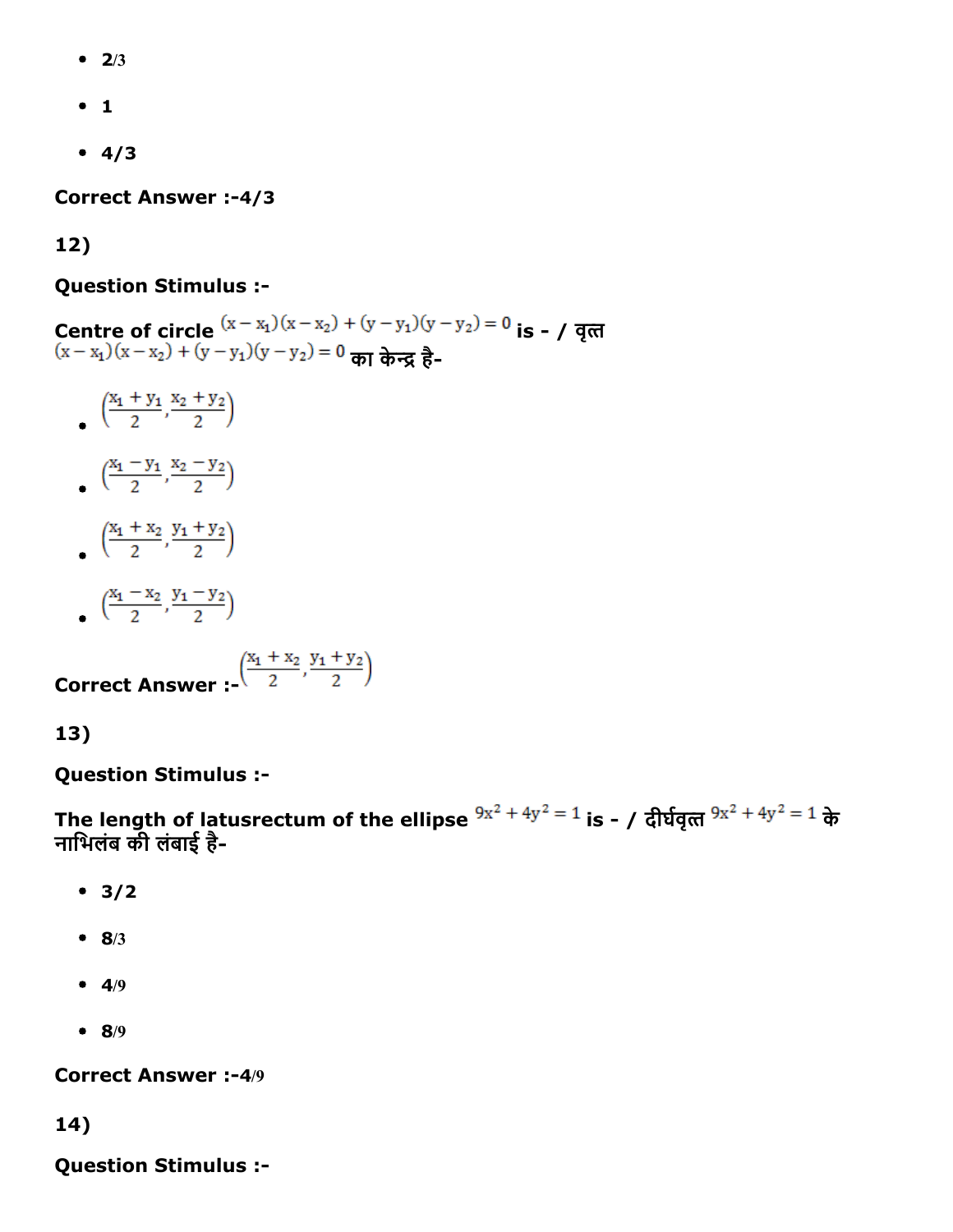$\alpha, \beta, \gamma$  are the angles which a line makes with positive direction of coordinate axes, then  $\sin^2\alpha + \sin^2\beta + \sin^2\gamma = ?$  / यदि  $\alpha, \beta, \gamma$  किसी सरल रेखा द्वारा निर्देशांक्षों से धनात्मक दिशा में बनाये गये कोण हों तब  $\sin^2 \alpha + \sin^2 \beta + \sin^2 \gamma = ?$ 

- $2$
- $1$
- 3
- $\bullet$  0

**Correct Answer :-2** 

15)

Question Stimulus :

The straight line  $\frac{x-3}{3} = \frac{y-2}{1} = \frac{z-1}{0}$  is / सरल रेखा  $\frac{x-3}{3} = \frac{y-2}{1} = \frac{z-1}{0}$   $\frac{3}{5}$ .

- parallel to x-axis/ x-अक्ष के समानान्तर
- parallel to y-axis/y-अक्ष के समानान्तर
- parallel to z-axis/ z-अक्ष के समानान्तर
- perpendicular to z-axis/ z-अक्ष के लम्बवत

Correct Answer :-perpendicular to z-axis/ z-अक्ष के लम्बवत्

16)

Question Stimulus :

If the planes  $x + 2y + kz = 0$  and  $2x + y - 2z = 0$  – are at right angles, then the value of k is/ यदि समतल \* <sup>+ zy +</sup> \* <sup>z = 0</sup> और <sup>zx + y – <sup>zz = 0</sup> – परस्पर लम्बवत् हैं, तब k का मान है -</sup>

- $-1/2$
- $-1/2$
- $\bullet$   $-2$
- $2$

**Correct Answer :-2** 

17)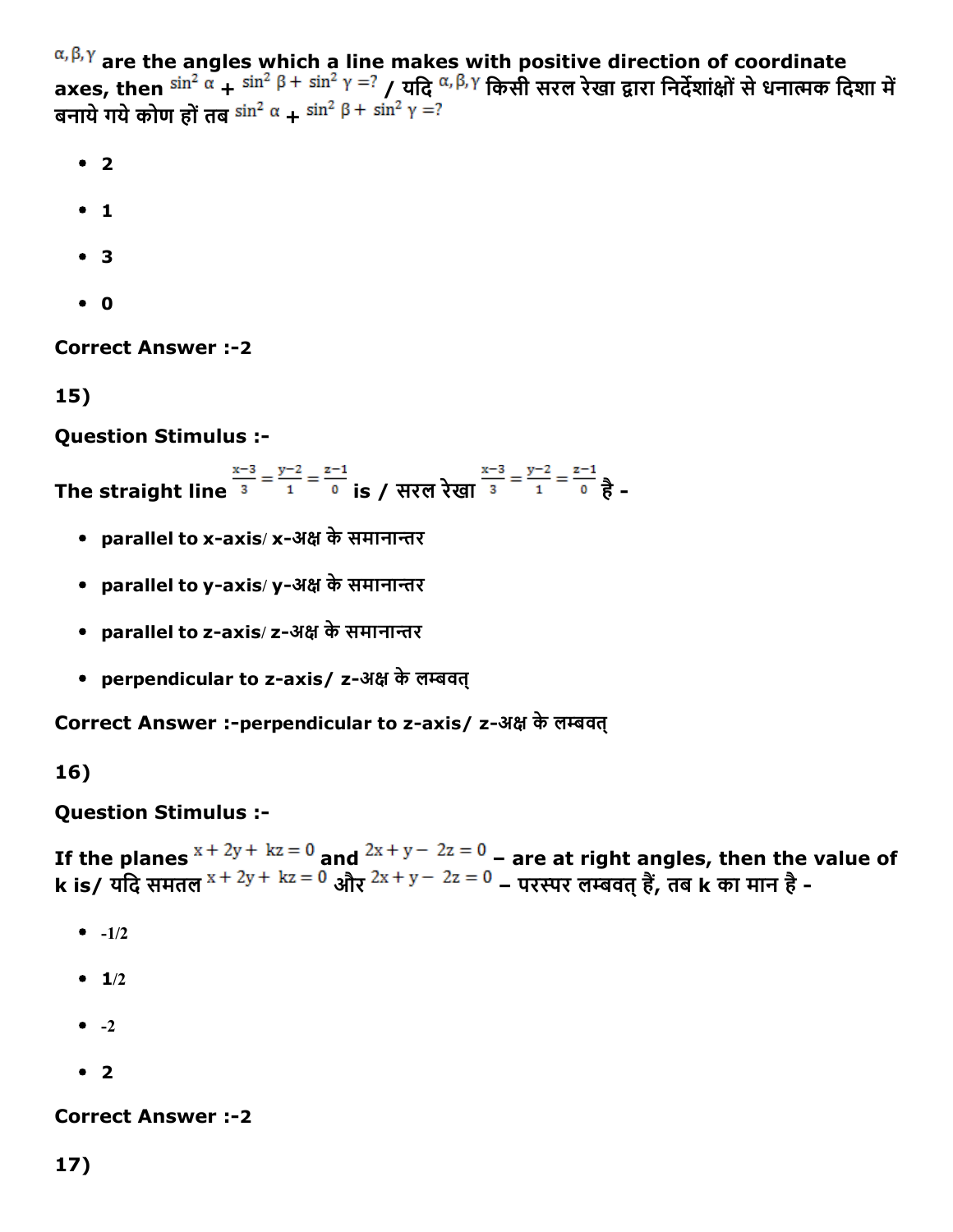### Question Stimulus :

 $(\vec{r}, \hat{i})^2 + (\vec{r}, \hat{j})^2 + (\vec{r}, \hat{k})^2 = ?$ 

- $3r^2$
- $\cdot$  r<sup>2</sup>
- $\bullet$  0
- None of these/ इनमें से कोई नहीं

# Correct Answer :

18)

### Question Stimulus :

 $(\vec{a}-\vec{b})\times(\vec{a}+\vec{b})=?$ 

- $\bullet$  2( $\vec{a} \times \vec{b}$ )
- $\vec{a} \times \vec{b}$
- $a^2-b^2$
- None of these/ इनमें से कोई नहीं

Correct Answer :- $2^{\vec{a} \times \vec{b}}$ 

# 19)

### Question Stimulus :

 $\hat{\mathbf{i}} \cdot (\hat{\mathbf{j}} \times \hat{\mathbf{k}}) + \hat{\mathbf{j}} \cdot (\hat{\mathbf{k}} \times \hat{\mathbf{i}}) + \hat{\mathbf{k}} \cdot (\hat{\mathbf{i}} \times \hat{\mathbf{j}}) = ?$ 

- $\bullet$  1
- 3
- $\bullet$  -3
- 0

#### **Correct Answer :-3**

20)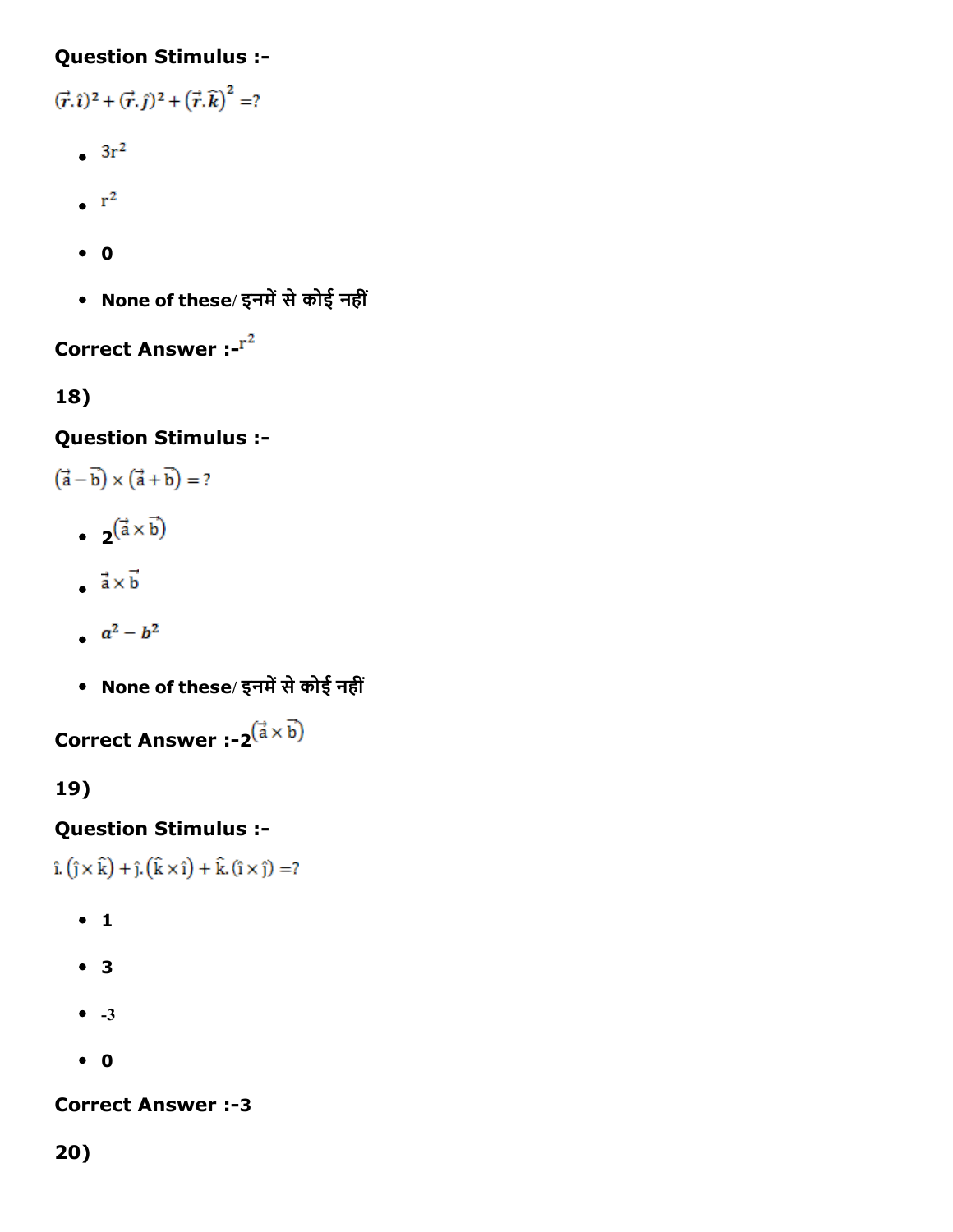Question Stimulus :

If  $f(x) = log\left[\frac{1+x}{1-x}\right]$ , then  $f\left[\frac{2x}{1+x^2}\right] = ?$   $\int$   $q\left[\frac{2}{1-x}\right] = log\left[\frac{1+x}{1-x}\right]$ ,  $\frac{1}{\sqrt{q}} \int \left[\frac{2x}{1+x^2}\right] = ?$ 

- $\int [f(x)]^2$
- $\int [f(x)]^3$
- $2f(x)$
- $\mathbf{f}(\mathbf{x})$

Correct Answer :-  $2f(x)$ 

# 21)

# Question Stimulus :

 $\frac{d}{dx}$ [log (log x)] =?  $rac{x}{\log x}$  $\frac{\log x}{x}$ 

- $(x \log x)^{-1}$
- None of these/ इनमें से कोई नहीं

Correct Answer :  $(x \log x)^{-1}$ 

22)

### Question Stimulus :

If  $y = \sin (2\sin^{-1}x)$ , then  $\frac{dy}{dx} = ?$  / यदि  $y = \sin (2\sin^{-1}x)$ , तब  $\frac{dy}{dx} = ?$ 

 $rac{2-4x^2}{\sqrt{1-x^2}}$  $\frac{2+4x^2}{\sqrt{1-x^2}}$ 

$$
\frac{2-4x^2}{\sqrt{1+x^2}}
$$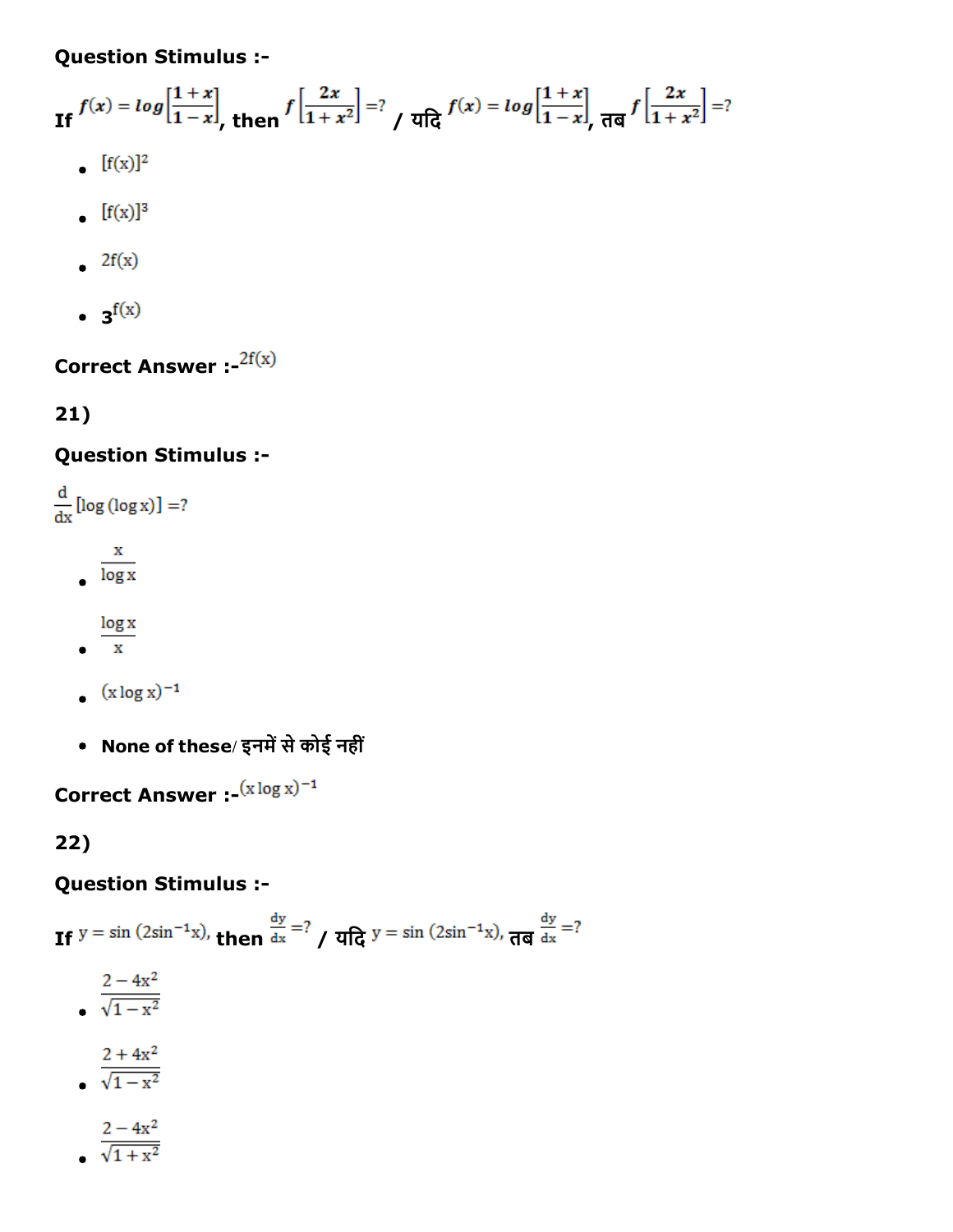$2 + 4x^2$  $\sqrt{1+x^2}$ 

$$
\frac{2-4x^2}{\sqrt{1-x^2}}
$$

Correct Answer  $\sqrt{1-x^2}$ 

23)

#### Question Stimulus :

The minimum value of the function  $y = zx^{2} - 21x^{2} + 30x - 20$  is - / फलन का پयूनतम मान है

- $-128$
- $-126$
- $-120$
- None of these/ इनमें से कोई नहीं

**Correct Answer :--128** 

24)

#### Question Stimulus :

$$
\int \frac{1}{x(\log x)^2} dx = ?
$$
\n
$$
\frac{1}{\log x} + c
$$
\n
$$
-\frac{1}{\log x} + c
$$

- $log log x + c$
- $-\log\log x + c$

**Correct Answer :-**  $\frac{1}{\log x} + c$ 

#### 25)

### Question Stimulus :

 $\int \tan^{-1} x dx = ?$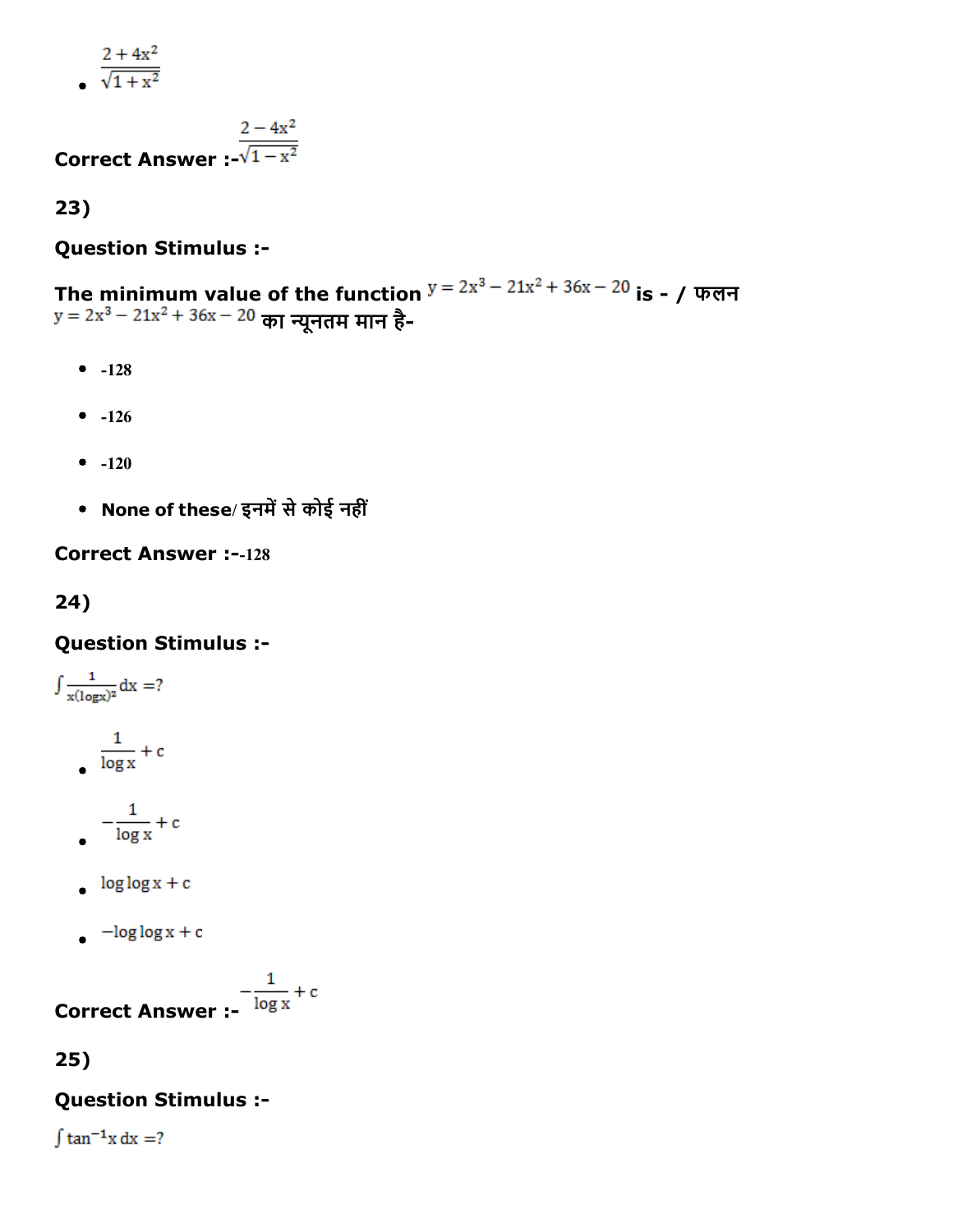$$
x \tan^{-1} x + \frac{1}{2} \log(1 + x^2) + c
$$

$$
\int_0^{\frac{\pi}{4}} \tan^{-1} x - \frac{1}{2} \log(1 + x^2) + c
$$

- $(x-1) \tan^{-1} x + c$
- x tan<sup>-1</sup>x  $\log(1 + x^2)$  + c

 $x \tan^{-1} x - \frac{1}{2} \log(1 + x^2) + c$  Correct Answer :-

### 26)

#### Question Stimulus :

$$
\int \frac{dx}{(x+1)(x+2)} = ?
$$
  
\n
$$
\log \frac{x+2}{x+1} + c
$$
  
\n
$$
\log (x+1) + \log (x+2) + c
$$

$$
\log \frac{x+1}{x+2} + c
$$

• None of these/इनमें से कोई नहीं

 $\log \frac{x+1}{x+2} + c$  Correct Answer :-

### 27)

#### Question Stimulus :

 $\int_0^{\frac{\pi}{2}} \frac{\sqrt{\cos x}}{\sqrt{\sin x} + \sqrt{\cos x}} dx = ?$ 

- $\bullet$  0
- 
- $\frac{\pi}{2}$
- 
- $\frac{\pi}{4}$
- None of these/ इनमें से कोई नहीं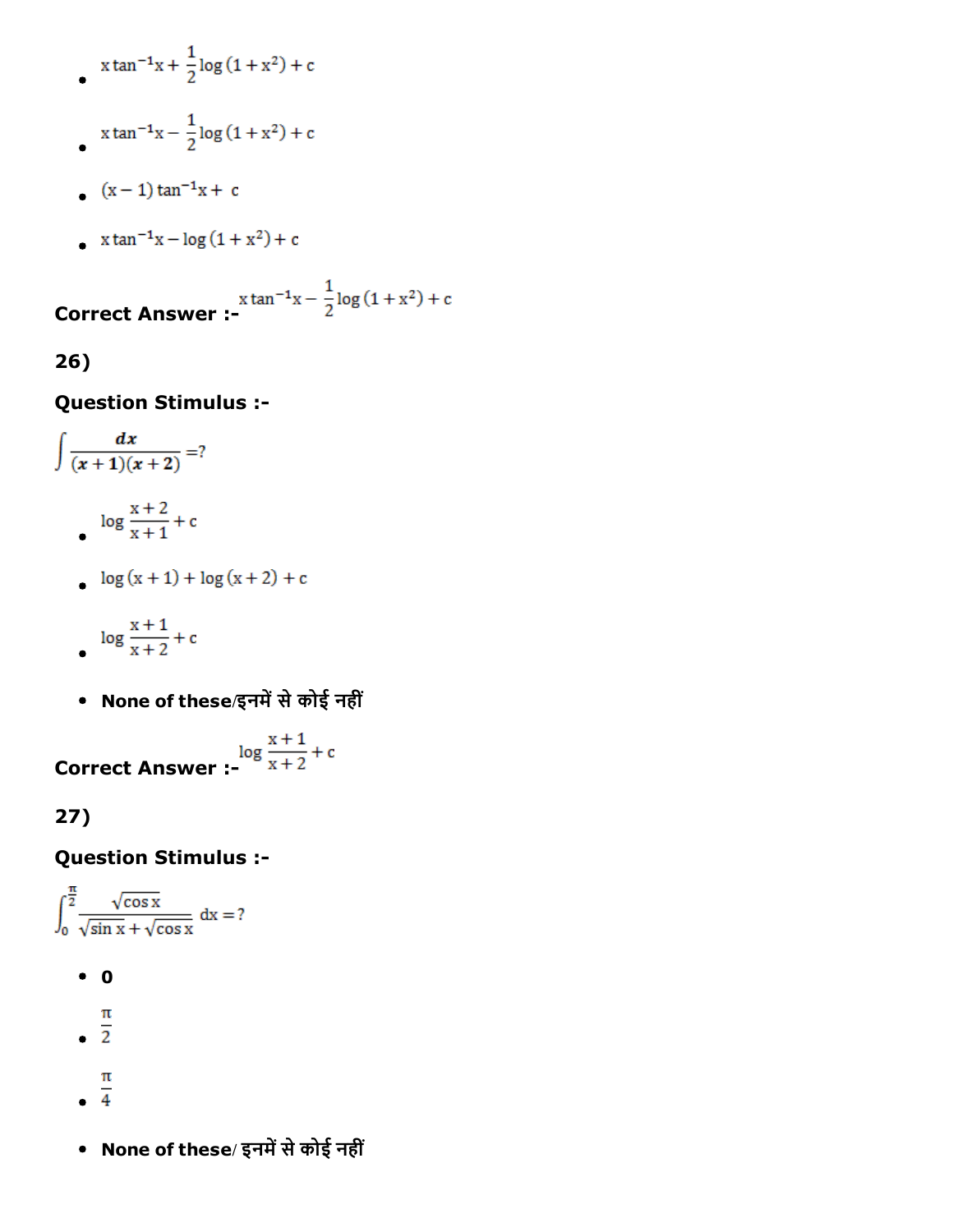### Correct Answer :  $\frac{1}{4}$

28)

#### Question Stimulus :

Solution of  $x \frac{dy}{dx} + 3y = x$  is-  $\frac{dy}{dx} + 3y = x$   $\frac{dy}{dx}$   $\frac{1}{6}$ 

- $x^3y + \frac{x^4}{4} + c = 0$  $x^3y = \frac{x^4}{4} + c$  $x^3y + \frac{x^4}{4} = 0$
- None of these/ इनमें से कोई नहीं

**Correct Answer :-**  $x^3y = \frac{x^4}{4} + c$ 

29)

Question Stimulus :

The order and degree of the differential equation  $\frac{d^2y}{dx^2} = \sqrt{1 + \left(\frac{dy}{dx}\right)^2}$  are / अवकलन समीकरण  $\frac{d^2y}{dx^2} = \sqrt{1 + \left(\frac{dy}{dx}\right)^2}$  की कोटि एवं घात है-

- $-4, 2$
- $-1, 2$
- 2, 2
- $2, \frac{1}{2}$

Correct Answer :- 2, 2

30)

#### Question Stimulus :

Two dice are thrown simultaneously. The probability of getting the sum 2 or 8 or 12 is- / दो पासों को एक साथ फेंकें जाने पर योग 2 या 8 या 12 प्राप्त करने की प्रायिकता है-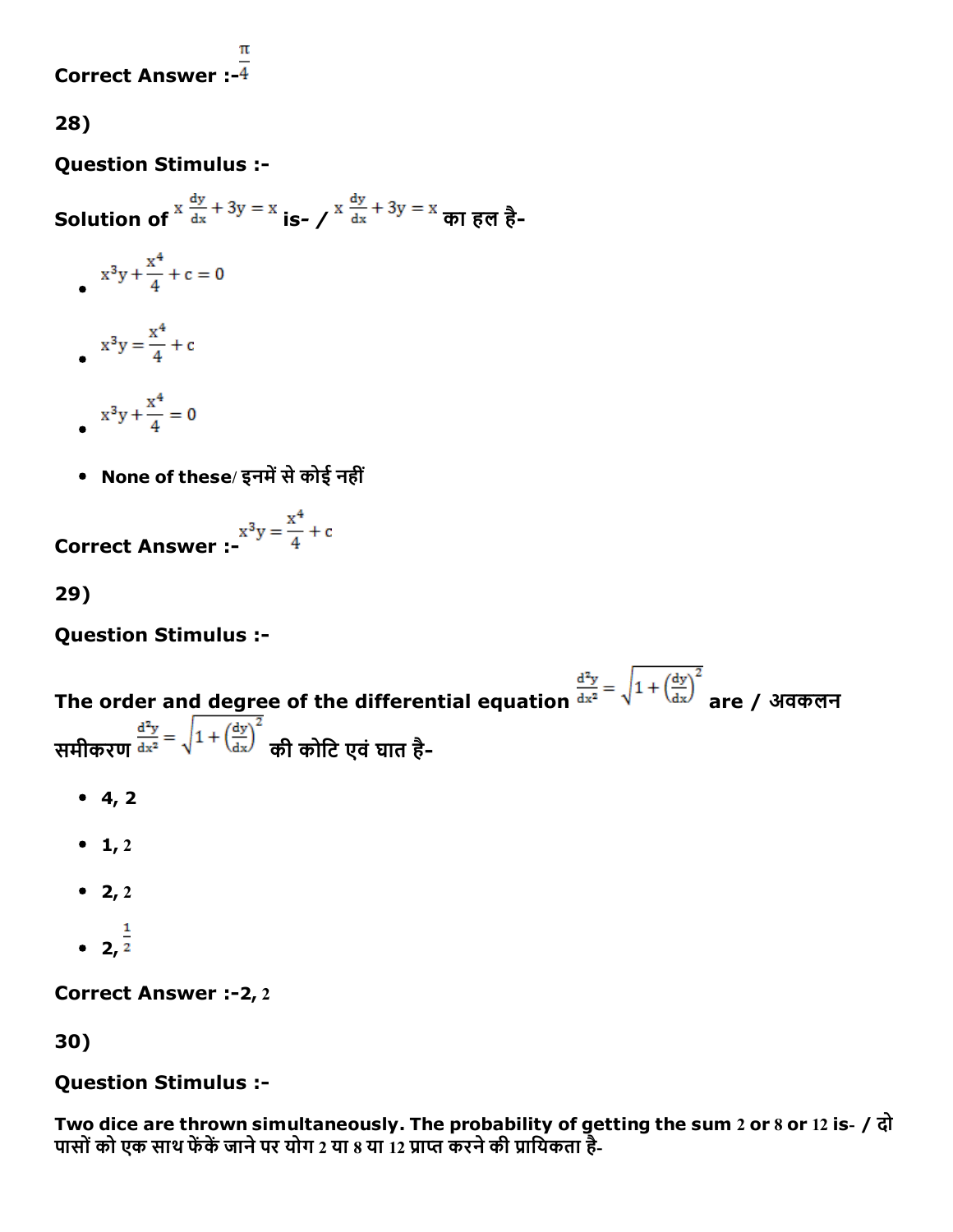- $5/18$
- $7/36$
- $7/18$
- $5/36$

Correct Answer :- 7/36

31)

### Question Stimulus :

A coin tossed 4 times. The probability of getting atleast one head is - / एक सिक्का 4 बार उछाला जाता है, कम से कम एक बार शीर्ष प्राप्त करने की प्रायिकता है-

- $1/16$
- $2/16$
- $14/16$
- $15/16$

Correct Answer :-15/16

# 32)

Question Stimulus :

If coefficient of correlation between the variables  $\overline{x}$  and  $\overline{y}$  is zero, then - / यदि चरों और <sup>у</sup> के बीच सहसम्बंध गुणांक शून्य है, तब -

- <sup>×</sup> and <sup>y</sup> have no relation/<sup>×</sup> और <sup>y</sup> के बीच कोई संबंध नहीं है
- <sup>y</sup> decreases as <sup>x</sup> increases/ <sup>y</sup> घटता है जब <sup>x</sup> बढ़ता है
- $\frac{y}{s}$  increases as  $\frac{x}{s}$  increases/  $\frac{y}{s}$  बढ़ता है जब  $\frac{x}{s}$  बढ़ता है
- None of these/ इनमें से कोई नहीं

Correct Answer :-<sup>x</sup> and <sup>y</sup> have no relation/<sup>x</sup> और <sup>y</sup> के बीच कोई संबंध नहीं है

33)

Question Stimulus :